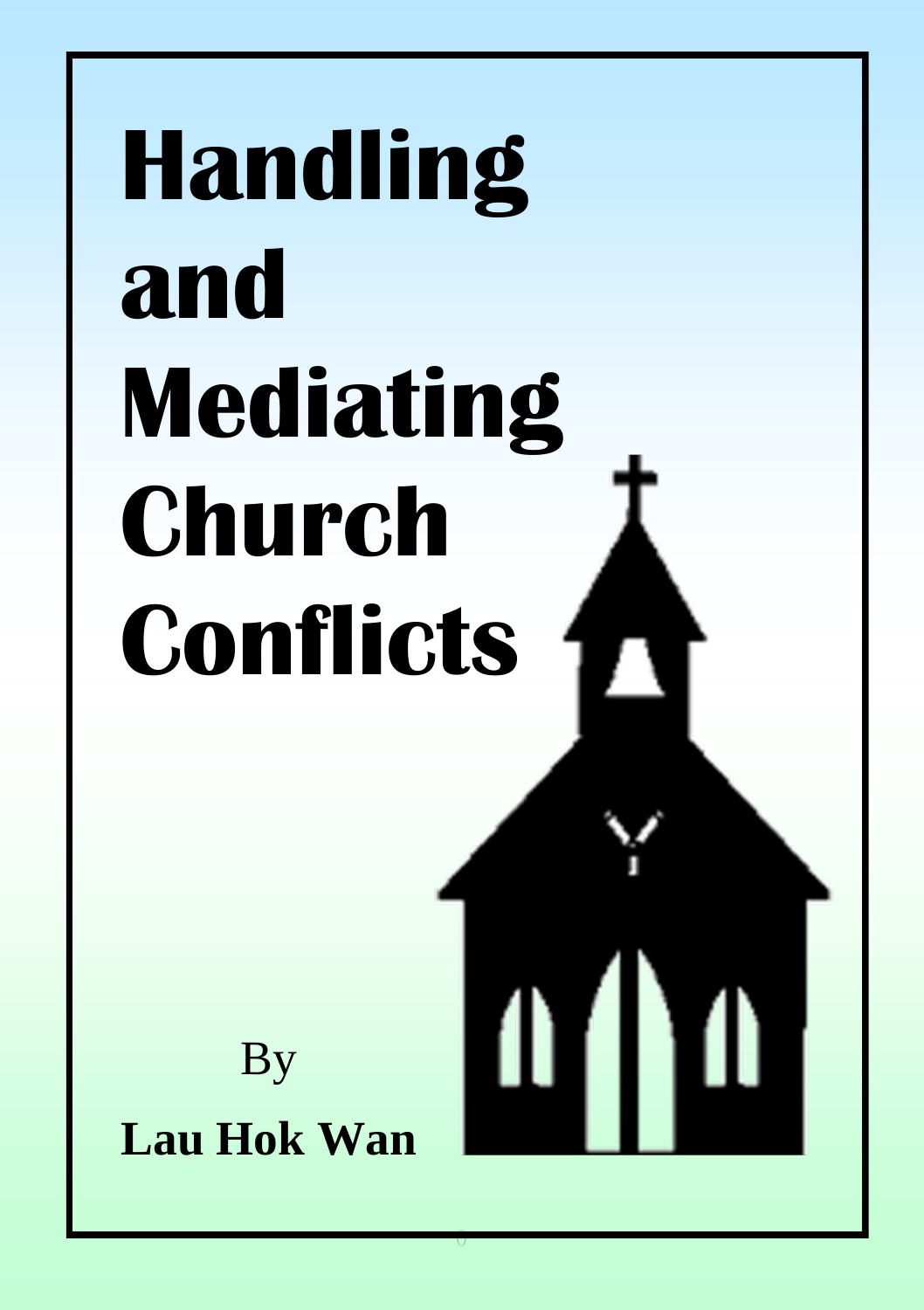# St Clements University

# Handling and Mediating Church Conflicts

( 教會衝突的處理和調解 )

Student : Lau Hok Wan

( 劉學雲 )

Doctor of Letters

Christian Counseling

To : Dr. David Le Cornu

June 2018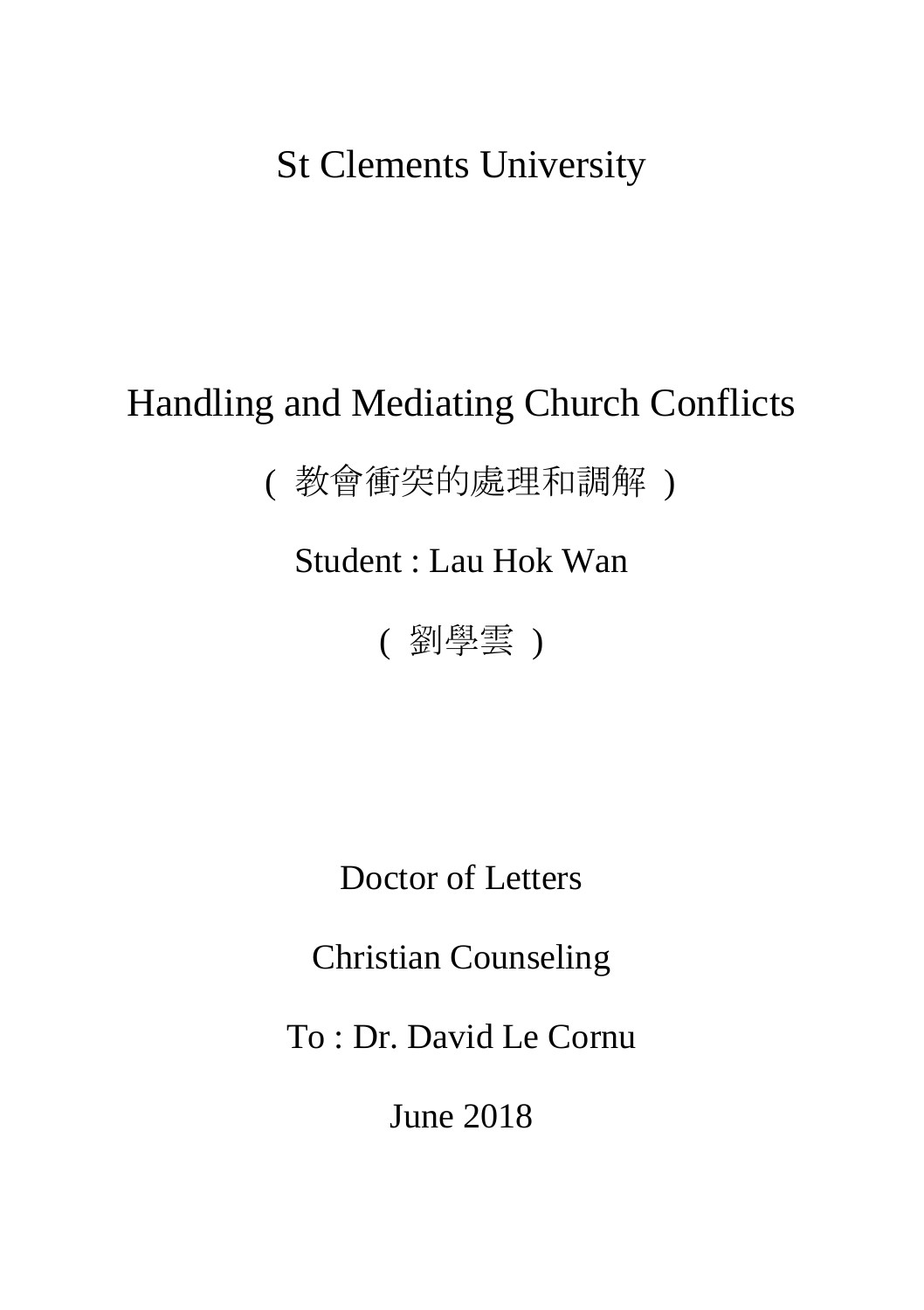#### Summary

#### 1. Preface

The church is a special group where believers do not have practical benefits in the group. People fail to benefit from a group. There should be no conflict because the conflict arises from chasing reputation and money. There are frictions caused by different irregularities in people or groups, and friction causes conflict. When the church dealt with and reconciled conflict, it is understood that the formation of conflict was due to different factors such as personal, church, cultural, and interpersonal relationships. The church is a group of love. In facing conflict, people must be reconciled, respond to "conflicts" with love, reduce injuries, and even smooth out injuries. The church is the shadow of society. Believers have different interactions. Interpersonal relationships are products of communication. There is no way for believers to avoid contact. From time to time, different levels of violations occur, resulting in different types of conflicts. There are different degrees of normative behavior between churches and believers or believers and believers, and conflicts arise when the normative acts are provoked. The church regards "love" as the core element of solving the problem, so that life can grow and can win a victory.

# 2. The direction of the church conflict counseling

The concept of group dynamics emphasizes that behavioral performance is the result of individual and environmental interactions. The school is a group and the teacher and the students form a learning and teaching group. In a good group atmosphere, there will be effective learning and healthy growth. Different churches set up different groups or fellowships, it is similar to schools and students. The effect of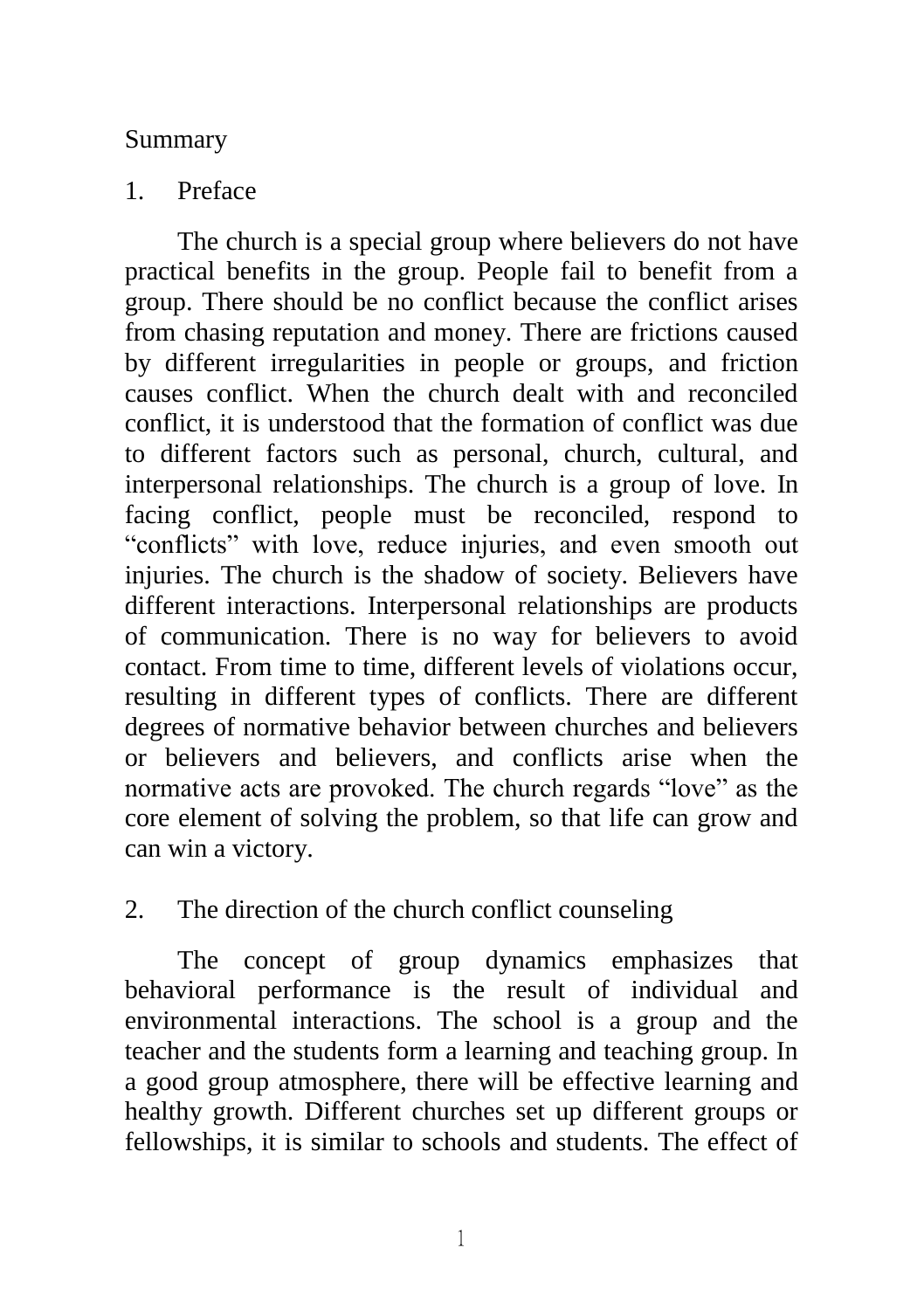group healing power is created in communication and dialogue. A social group is specially designed or controlled by group therapy. The interaction between members helps individuals to solve problems and promote growth and development. "Client -centered group therapy" is a method of counseling for Christian groups. There is no decisive attitude in group counseling, everything is respected, and there is no superior attitude that will certainly help people move forward. The "Client -centered group therapy" is very suitable for school use. Since schools and churches are similar. Christians join in groups or fellowships to deal with church conflicts. The church's group is to allow Christians to discuss the perplexities of Christian life, to encourage each other to grow, this coincide with the "Client -centered group therapy" of group therapy. The group or fellowship has value and utility in dealing with and reconciling the conflict in the church with "Client -centered group therapy". The "Client -centered group therapy" believes that people can solve difficulties by themselves and promote growth and maturity. People can understand themselves and have the ability to help themselves. There is no clear goal for the "Client -centered group therapy". Some people think that if the treatment team lacks goals, it is difficult to see the effectiveness of the group's direction or treatment; on the contrary, a clear goal will have an adverse effect on the group. There is no real goal in the "church group or fellowship", they are leading the group by the "Holy spirit". Even, the existence of goal is also very flexible and can be changed at any time. The "Client -centered group therapy" sincerely respects and share feelings with each other so that all members of the group can get the ability to solve difficulties and self-help and initiate changes in behavior. In a successful "Client -centered group therapy", they accept each other and will become a turning point in one's life. During the "church" group or fellowship", the Holy Spirit provides opportunities for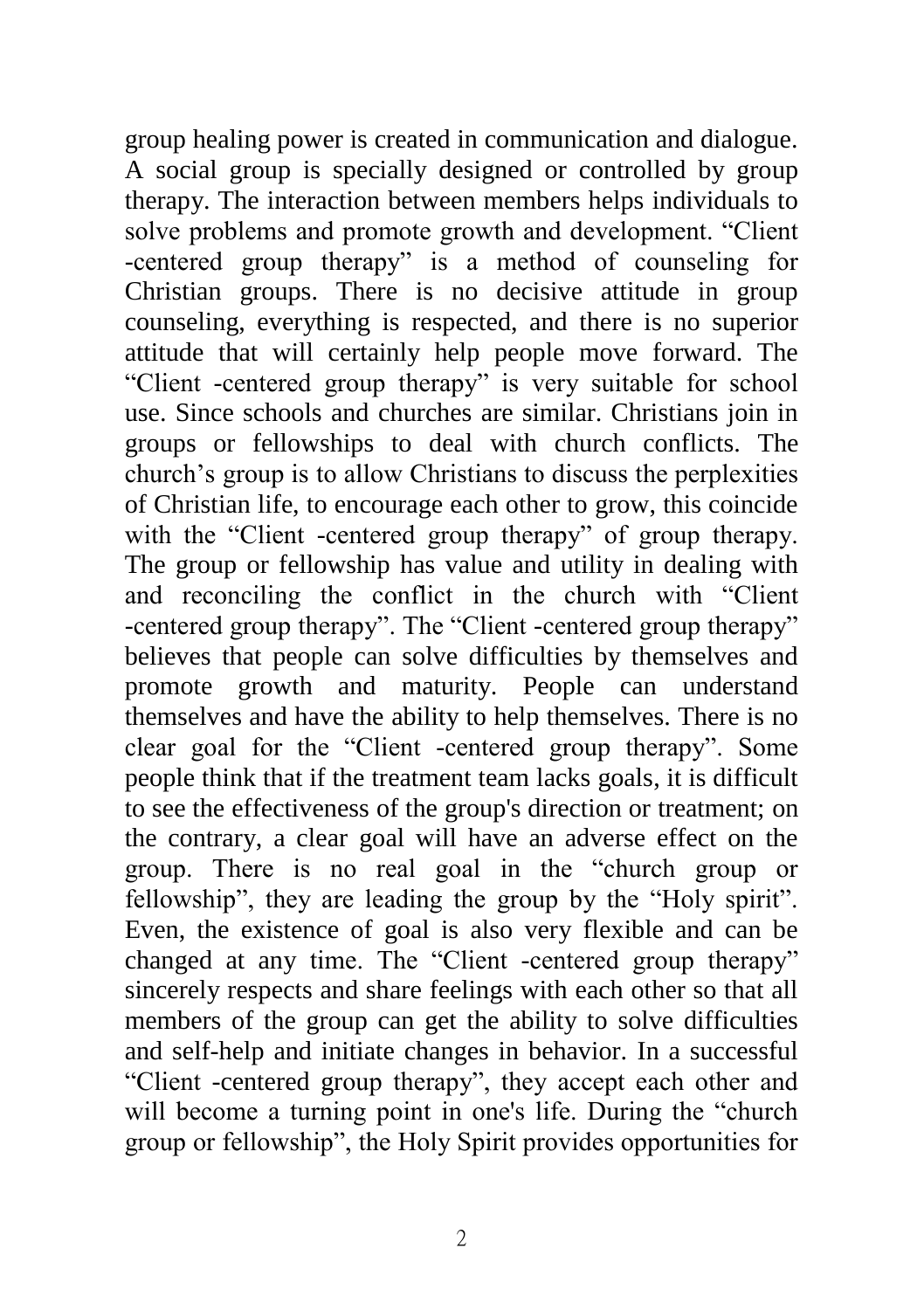reflection and acceptance. Through the dialogue leading by the Holy Spirit, it leads to different levels of reflection and motivation, and can optimize and strengthen the healing function. The "Client -centered group therapy" advocates unconditional active attention and acceptance. Active attention means unconditional sharing of team members' feelings and ideas without any criticism. When team members feel "sincere" and "concerned", team members can effectively promote their own development. The "church group or fellowship" is a "home" entity. Family members are always infinitely tolerant and accepting each other. Inclusion and acceptance is a portrayal of "enthusiastic attention". The "Client -centered group therapy focuses on "empathy". "Empathy" must be understood and felt by others from the perspective of others, excluding any form of evaluation and criticism. The "empathy" advocated by the church has long appeared in "church groups or fellowships". In the Bible, John wrote that the Scribes and Pharisees brought a sinful woman before Jesus. Jesus said that if they did not have sin, they could beat this woman with stones. Jesus demonstrated the strongest "empathy" in life. When "church groups or fellowships" are able to follow and follow Christian teachings correctly, they will be able to maximize their "empathy". The "church Group or fellowship" was similar to the development of the "Client -centered group therapy" at the time, except that the "Client -centered group therapy" had a time of ending and stopped operating. "Church group or fellowship" is a timeless rule. The function of healing should be continuous circulation and deepening. "Church groups or fellowships" function to listen, accept, understand, respect, reflect, clarify, and outline. In order to strengthen the handling of church conflicts and mediate the healing function, other counseling skills can be added to the process to help the team members deepen their awareness and growth.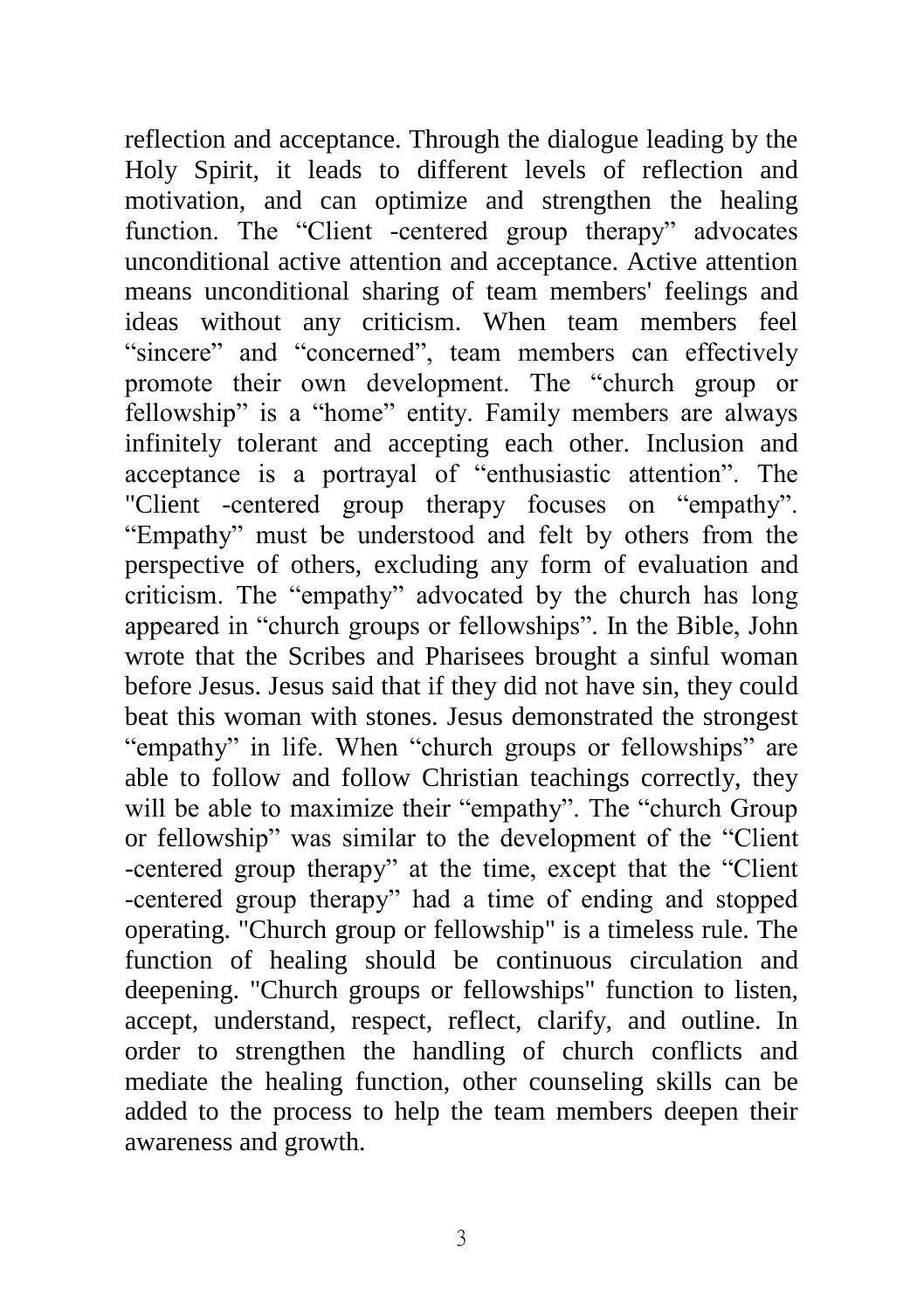"Rational emotive behavior treatment" believes that people are valuable and possess rational and irrational ideas. Due to ideological orientation, behavior, thoughts and emotions are affected. When irrational thoughts are chosen, they will only step into emotional struggles, cannot extricate themselves, and fail to have a happy life. Because people can think, they can create or build new ideas to replace old value systems. The establishment of a new value system can improve yourself and make you better. The technique of treatment of sympathetic behavior is to point out directly the irrational ideas of the parties. The parties need to perceive personal "irrational ideas" and give up "irrational ideas". Understand and point out "irrational thinking" and raise the issue of trouble caused by thoughts. Christians should live according to the Bible. Human sinful nature established "thought stronghold" in thoughts. These different types of "thought stronghold" make people live in unrest or suffering, causing dilemmas in life. The characteristics of these "thought stronghold" are similar to those of "irrational thoughts". Ideas are "grabbed" by some beliefs. The pace of life must depend on these beliefs. The Christians emphasizing on "Reading the Bible" enriches the relationship between individuals and God. The Bible's teaching can replace the individual's original "thought stronghold" and construct a "renewed thought" to establish a beautiful and constructive "new belief". The "new belief" is applied to life to create a beautiful life style. The direction of Christian life is to live in the moment and the future, not in the past. We should work hard to deal with the "thought stronghold" and seek alternatives.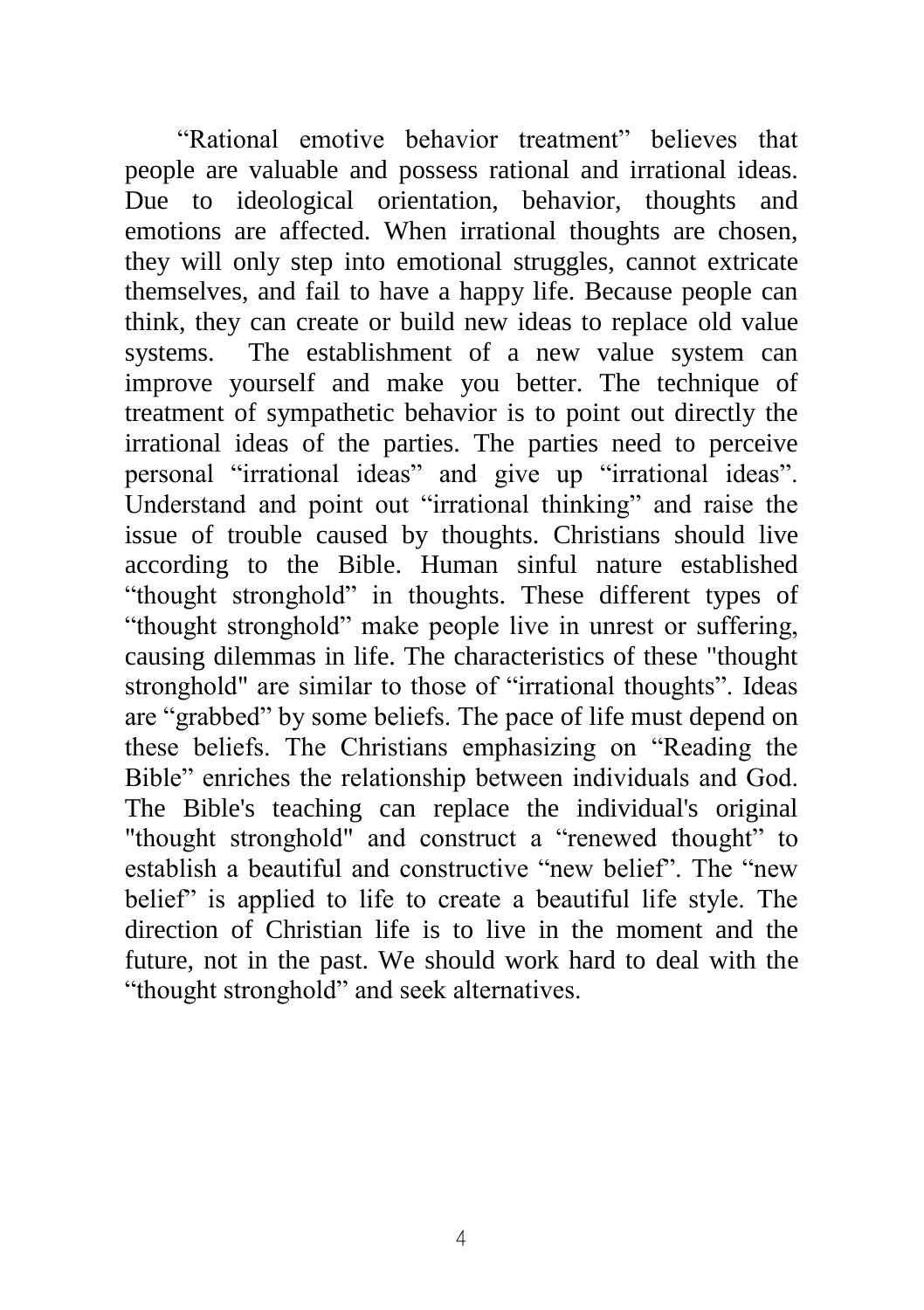#### 3. Conclusion

The church was hurt in the event of a conflict. Different believers have different opinions on the church, although they are all based on progress and growth. Conflict is sometimes difficult to avoid. Reconciliation is the most important ending point. In dealing with conflict incidents, the church unconsciously preconceive its priorities and was not clear about conflict. In fact, they need to learn to listen and accept each other, that is, listen carefully to each other's words in order to avoid misunderstandings. Because people have limited knowledge about the reality, due to lack of understanding, it is easy to have mistrust and misunderstanding. If you can understand each other, you can observe things from different angles. The results may be different. The communication between "church groups or fellowships" must be based on sincerity and friendliness, learning from each other and being "submissive" without expert judgment and criticism. The communication and communication mode of the church group or fellowship influences each team member unconsciously. Most behaviors of the individual are formed through the imitation of the social learning process. Through observing and learning, they acquire the behaviors of "people around them". Learn from each other to replace "thought stronghold" with "truth thinking". The prevention of "conflict" can be managed by organizing different activities so that believers can learn the correct behavior or knowledge, thus changing the way individuals do things and avoiding the appearance of "conflict" in the future. The church's affirmation of human values comes from God. Every human being has its own efficacy and value. Conflict is the difficulties in life. To deal with conflict, we need to believe in God's power in addition to reconciliation. The Holy Spirit works in our hearts and empowers us so that we can overcome the conflict. Life is illuminated by God's light and can be renewed and changed.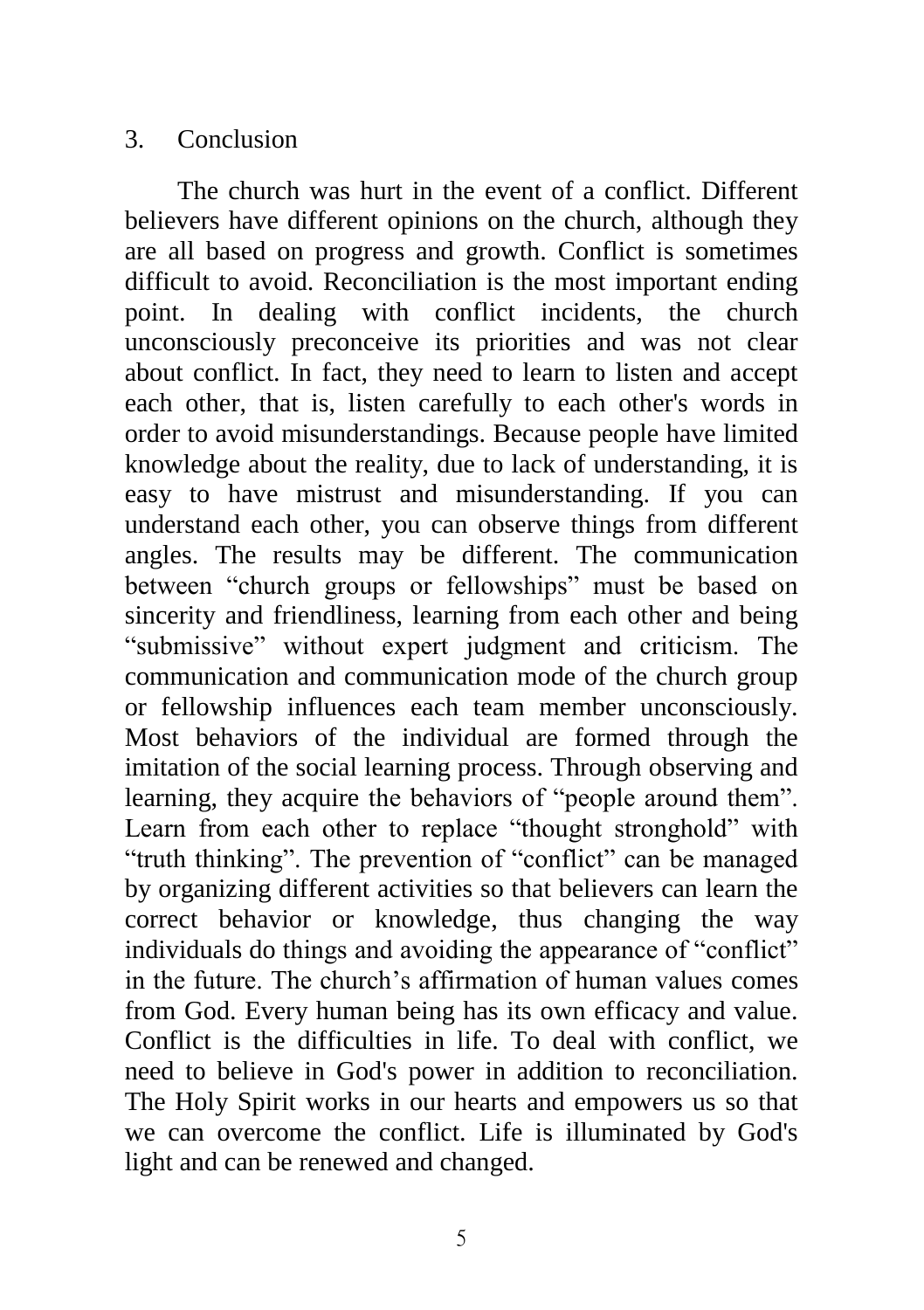#### 4. Reference

# 一、前言

 $\overline{a}$ 

教會是一個特別的群體,信徒在群體表面上未能獲得 任何益處,反而付出也不少;如奉獻金錢、委身服待或參 與聚會;若人們未能從一個群體中「獲利」, 就應該相安無 事, 因為 「衝突」皆因名與利;實際教會存在有不少暗湧; 人與人或團體因著不同違規而產生磨擦, 磨擦導致衝突: 教會除了以「愛」為主導,對「罪」亦要處理;不同程度的 「罪」形成不同攔阻教會進入「完全」模式,嚴重者演變成 為張力或衝突;張力或衝突的形成是因著個人、教會、文 化和人際關系等不同因素;2 教會乃是愛的群體, 面對張 力或衝突出現時,必須「勸人和好」<sup>3</sup> 和「積極實踐復和公

<sup>1</sup> Chirs FREEMAN & Sandra Koop HARDER 著。黃成榮、李文輝、曾淑儀譯。《平息風 暴:復和調解的理念及實務》。(香港:突破出版社,2004) ,頁 24。

<sup>2</sup>邱清萍編著。《教會衝突的處理和重建:成人主日學/小組研討材料》。(美國:美國中 信書室,2005) ,頁 10-11。

<sup>3</sup> Chirs Freeman & Sandra Koop harder 著。黃成榮、李文輝、曾淑儀譯。《平息風暴: 復和調解的理念及實務》。(香港:突破出版社,2004) ,頁 10。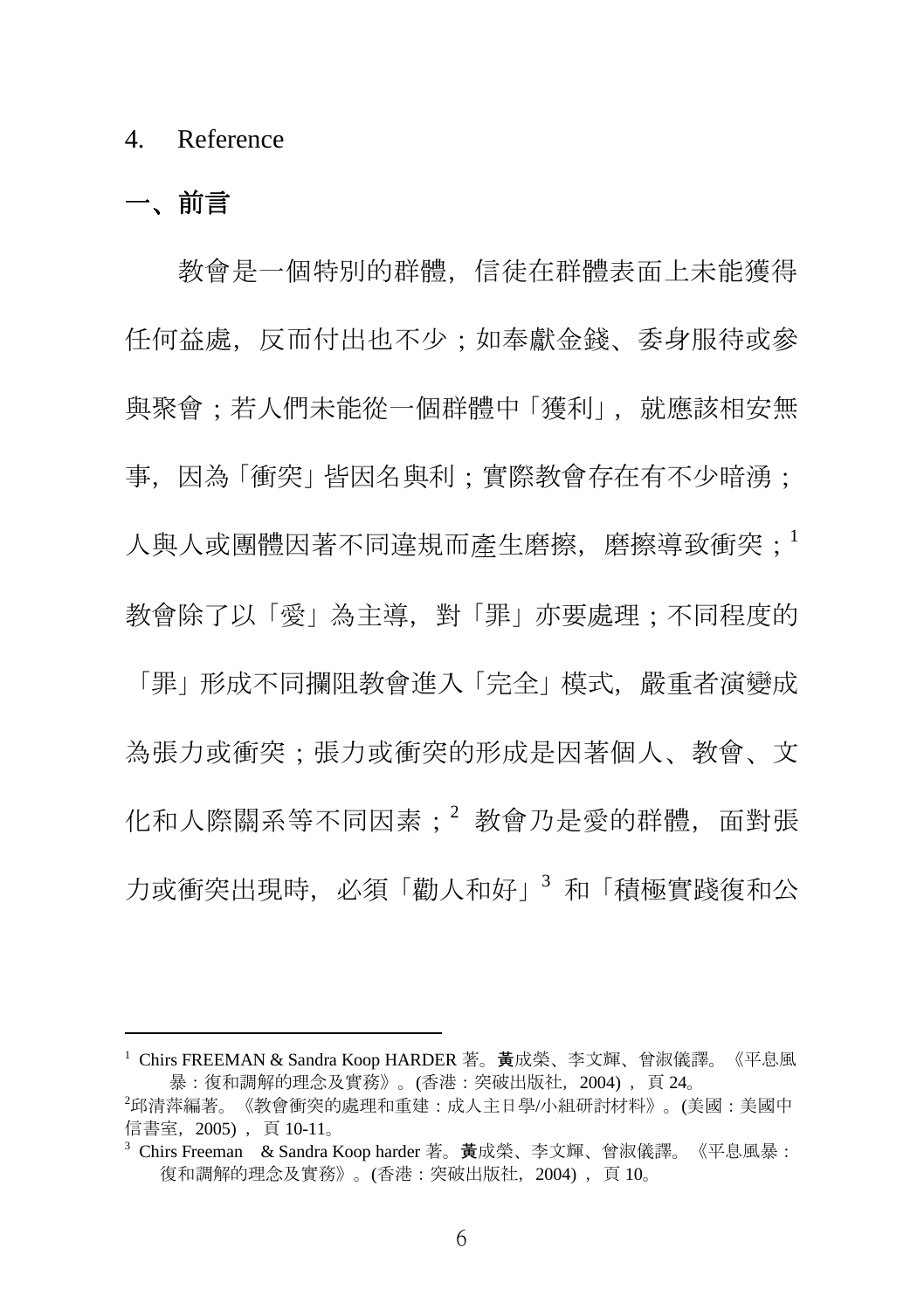義信息」, 4 好讓教會與世界不同, 以愛回應「衝突」, 將 傷害減退,甚至撫平傷痕。

從社會心理角度認識教會衝突,在正常生活條件下, 我們都不能脫離社會群體而獨立生活。<sup>5</sup>教會是社會的縮影 ,我們在教會生活中往往與信徒產生不同互動,人際關係 成為交往的副產品,亦是「人類機能」;從社會心理學角度 來說,它是社會活動中人與人之間進行信息交流和溝通情 感的過程;<sup>6</sup> 由於人與人之的間無法避免交往,不時出現 不同程度的侵犯行為,產生不同類型的張力、誤會和衝突 ;侵犯行為直指造成傷害的行為,破壞性的影響以及社會 標準的溫程;<sup>7</sup> 教會內有著不同信徒的共虛, 教會與信徒 或信徒與信徒間存著不同程度的規范行為,規范行為被挑

 $\overline{a}$ 

<sup>4</sup> Chirs Freeman & Sandra Koop harder 著。黃成榮、李文輝、曾淑儀譯。《平息風暴: 復和調解的理念及實務》。(香港: 突破出版社, 2004), 頁 12。

<sup>5</sup>朱啟臻、張春明主編。《社會心理學原則及其應用》。(中國:中國社會出版社,2000), 頁 183。

<sup>6</sup>朱啟臻、張春明主編。《社會心理學原則及其應用》。(中國:中國社會出版社,2000), 頁 184。

<sup>7</sup>朱啟臻、張春明主編。《社會心理學原則及其應用》。(中國:中國社會出版社,2000), 頁 137。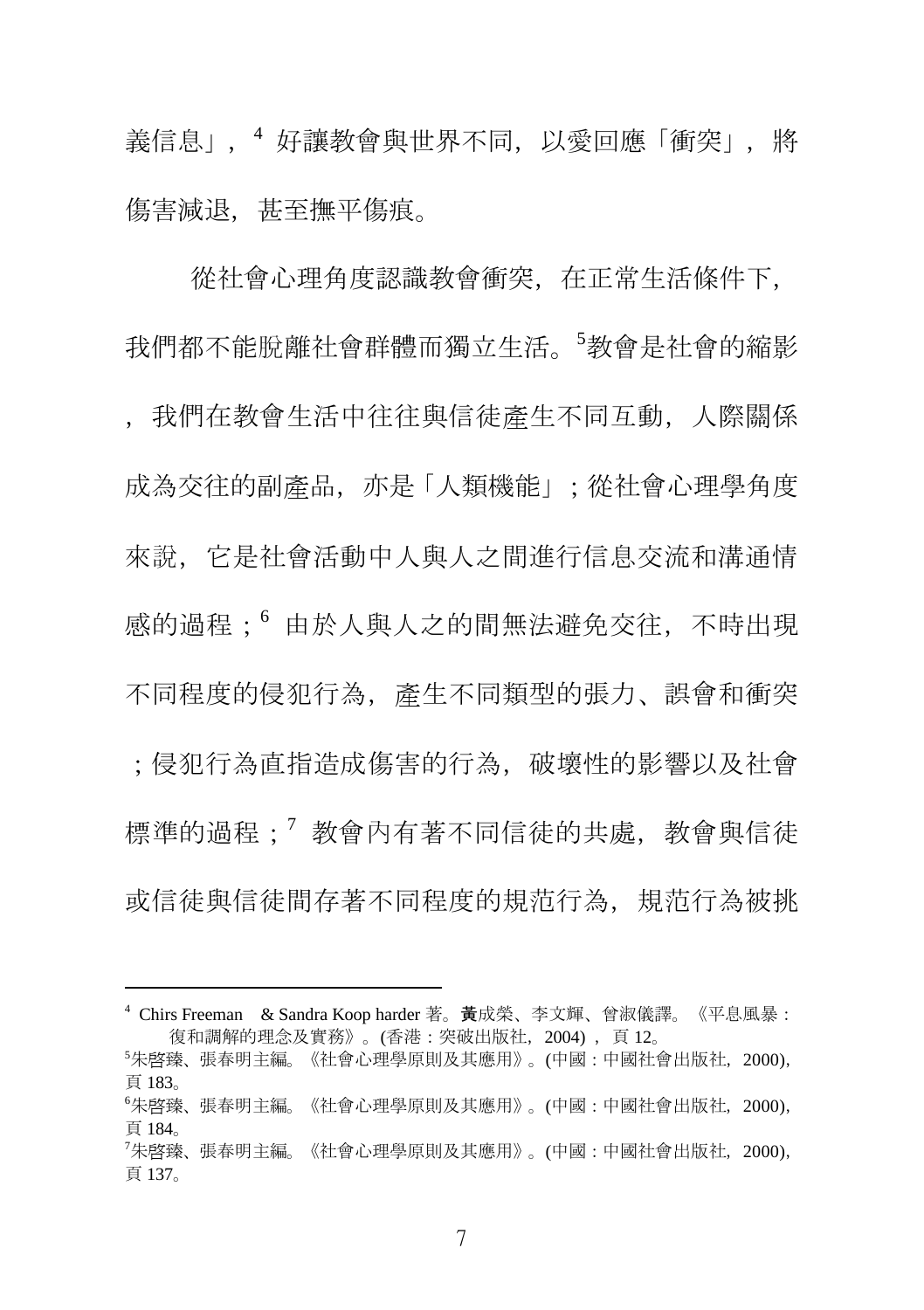釁時,問題隨之產生;侵犯行為就是有意圖的行為、外顯 行為、傷害他人身心健康的行為及反社會行為等;8 教會 不時出現以上不同程度的侵犯行為,要減少以上種種行為 ,社會心理學家為我們提供一些進路,可以利用懲罰、降 低挫折與學習抑制自己或替代性攻擊和宣洩。<sup>9</sup> 社會心理 學家對侵犯行為的處理法,是為了避免張力、誤會和衝突 的出現,不同的教會亦會利用類似的方法處理「衝突」問題 ,如何將「愛」成為處理問題的核心要素,實在是基督徒生 命成長的「大課題」,靠著基督,我們才能得勝。

### 二、教會衝突的輔導方向

#### **I.** 生命的治癒

 $\overline{a}$ 

# **1.** 「教會小組或團契」的行為治療

<sup>8</sup>侯玉波著。《社會心理學》。(台北:五南圖書出版股份有限公司,2003) ,頁 86。

 $^9$ John D. Delamater & Daniel Myers 著。陸洛等譯。《社會心理學》。(台北:心理出版社 股份有限公司,2007),頁 369。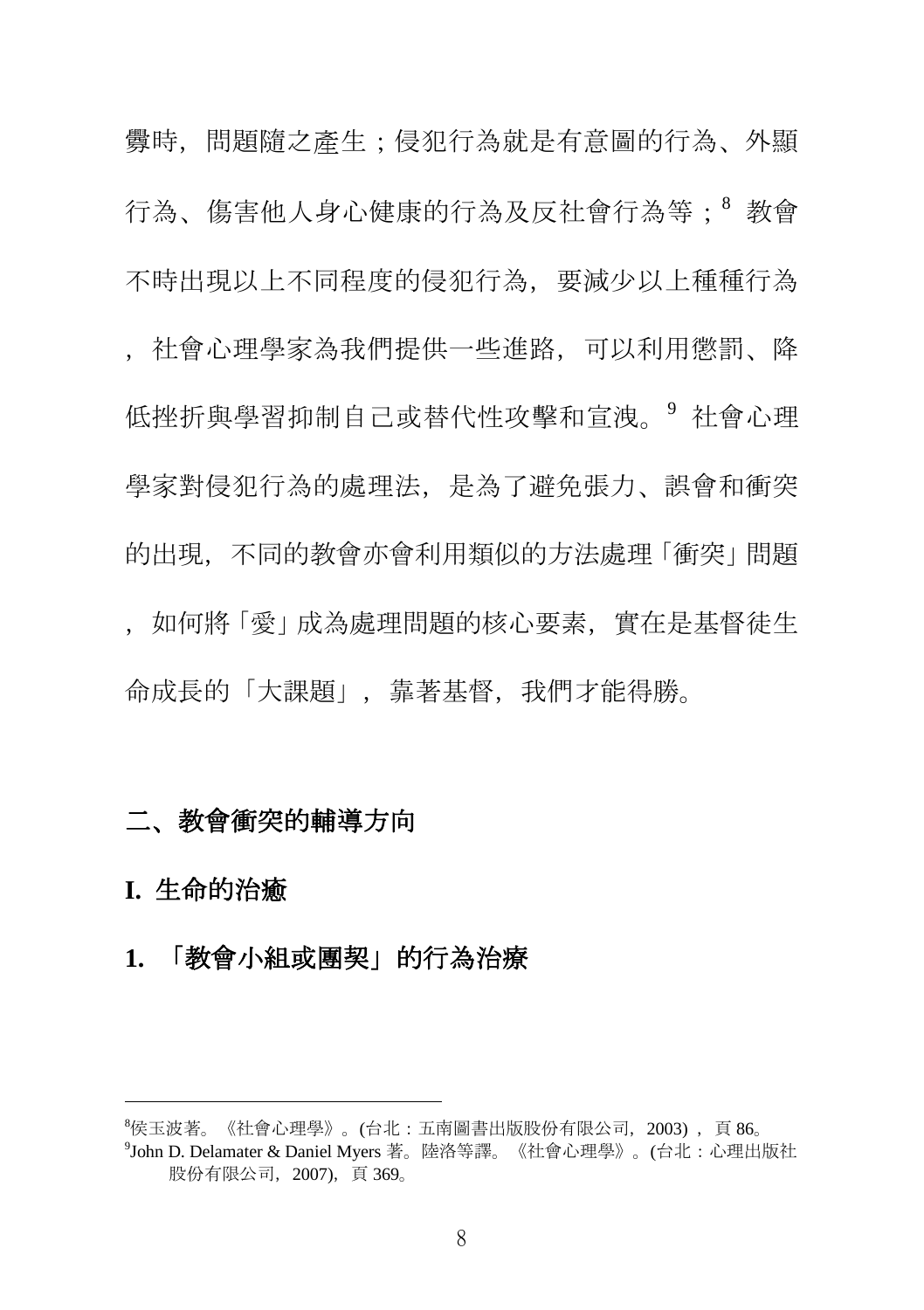團體動力學的理念,強調行為表現是個體環境和環境 互動的結果,而學校是一個團體,其中師生組合成為一個 學與教的團體,在良好的團體氣氛下,可以進行有效的學 習和健康的成長。<sup>10</sup> 不同的教會設立了不同的小組或團契

,仿似學校的模式,學校是學生,而教會就是有著一群共 同信仰的基督徒在小組中彼此溝通或相交。他們的溝通和 對話,在不知不覺中引發團體治療力量的果效。

團體治療或團體諮商都是經過特別設計或控制的一種 社會情境,主要利用成員之間的關係、互動的影響力和彼 此模仿、學習,以增進個人社會化的過程,幫助個人解決 問題,並促進成長和發展。<sup>11</sup>團體治療或團體諮商內有不 同的方法,其中「以人為中心團體療法」是一門適合基督徒 群體進行的輔導的方法。正如教會牧者定期參照人們成長 的板模,便可確定哪些在人生成長或發展過程中的挑戰會

<sup>10</sup> 吳宗立。〈團體能力的應用〉。《學校教育的教學與輔導策略》。(高雄市:高雄復文 出版社,1990),頁 163 -169。

<sup>11</sup> 吳秀碧。〈第三章:兒童及青少年的團體諮商〉。《團體諮商實務》。(高雄市:高雄 復文出版社,1994),頁 85。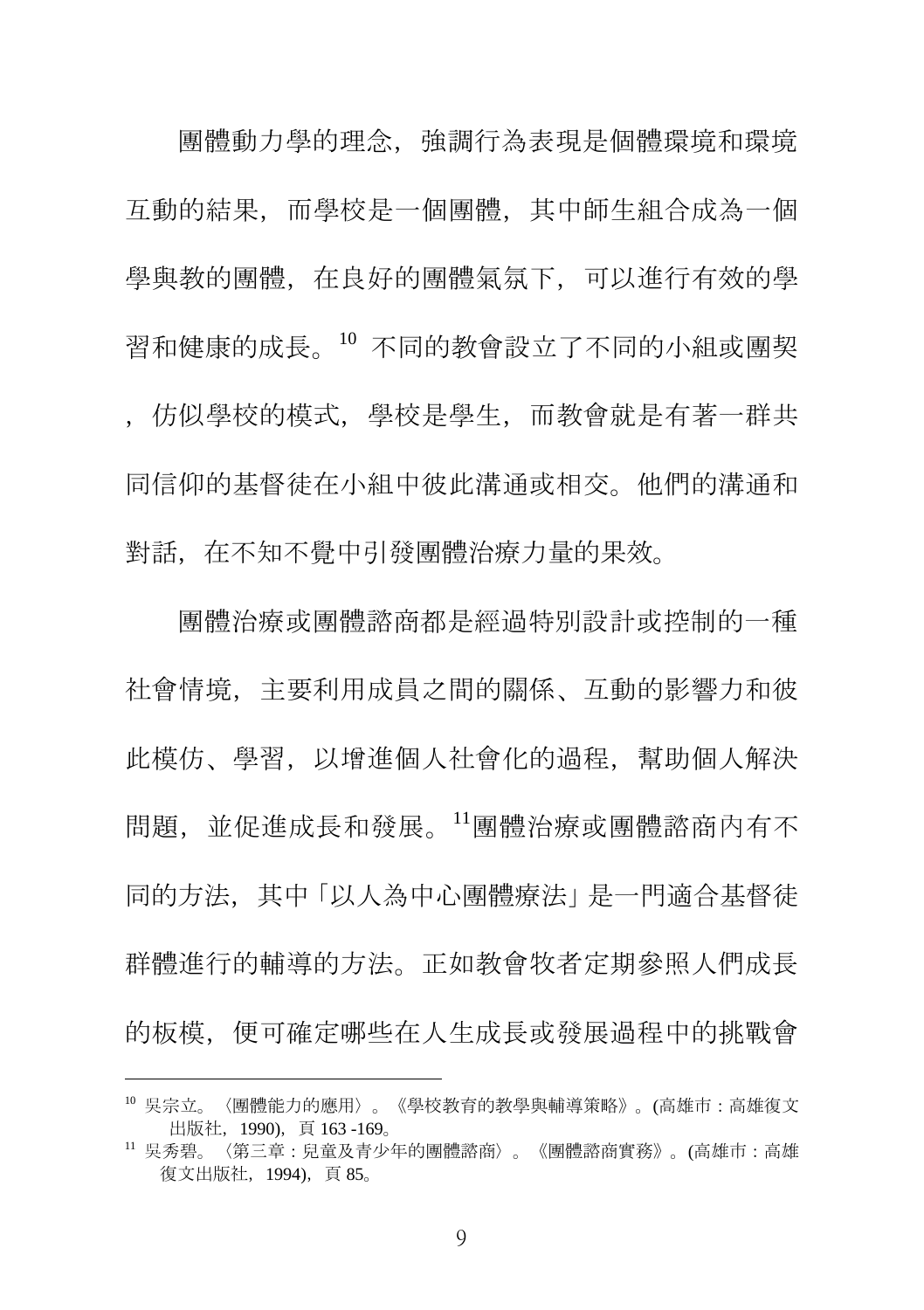導致信徒出現現有的問題。在個別輔導和成長導向小組輔 導工作上,只要輔導人員不持裁決性的態度,事事尊重, 不擺出高高在上的姿態,定能幫助人們邁步向前。<sup>12</sup> 輔導 人員需要不堅持裁決性態度,事事尊重,不擺出高高在上 的姿態,正正就是教會小組或團團交往中包含著的主要要 素, 這也是是「以人為中心團體療法」的重點。

教會就如學校一般,有著特定見面的群體;學生屬於 某一班別,而基督徒則屬於某一小組或團契。學生輔導工 作並未有一套完整理論,需借用輔諮理論來加以運用,其 依次為「當時人中心治療法」、「論理情緒治療法」、「行 為矯正法」、「個人心理學」或「現實治療法」,而「以人 為中心治療法」是非常適合學校使用的。<sup>13</sup> 由於學校與教 會有著相近的地方, 基督徒在處理教會衝突上, 以「以人為 中心治療法」的治療方法亦可以運用於小組或團契。既然「

 $\overline{a}$ 

<sup>&</sup>lt;sup>12</sup> Jean Sunde Peterson. Immobile, Slowly Moving, Moving Forward: Youth in Transition. Asian Journal of Counseling, Vol.13 No. 2, 2006, pp.194

<sup>13</sup> 游黎麗玲。〈第十章:輔諮理論的應用〉。《學生輔導》。(香港:香港心理學會教育 心理學部,1990),頁 223。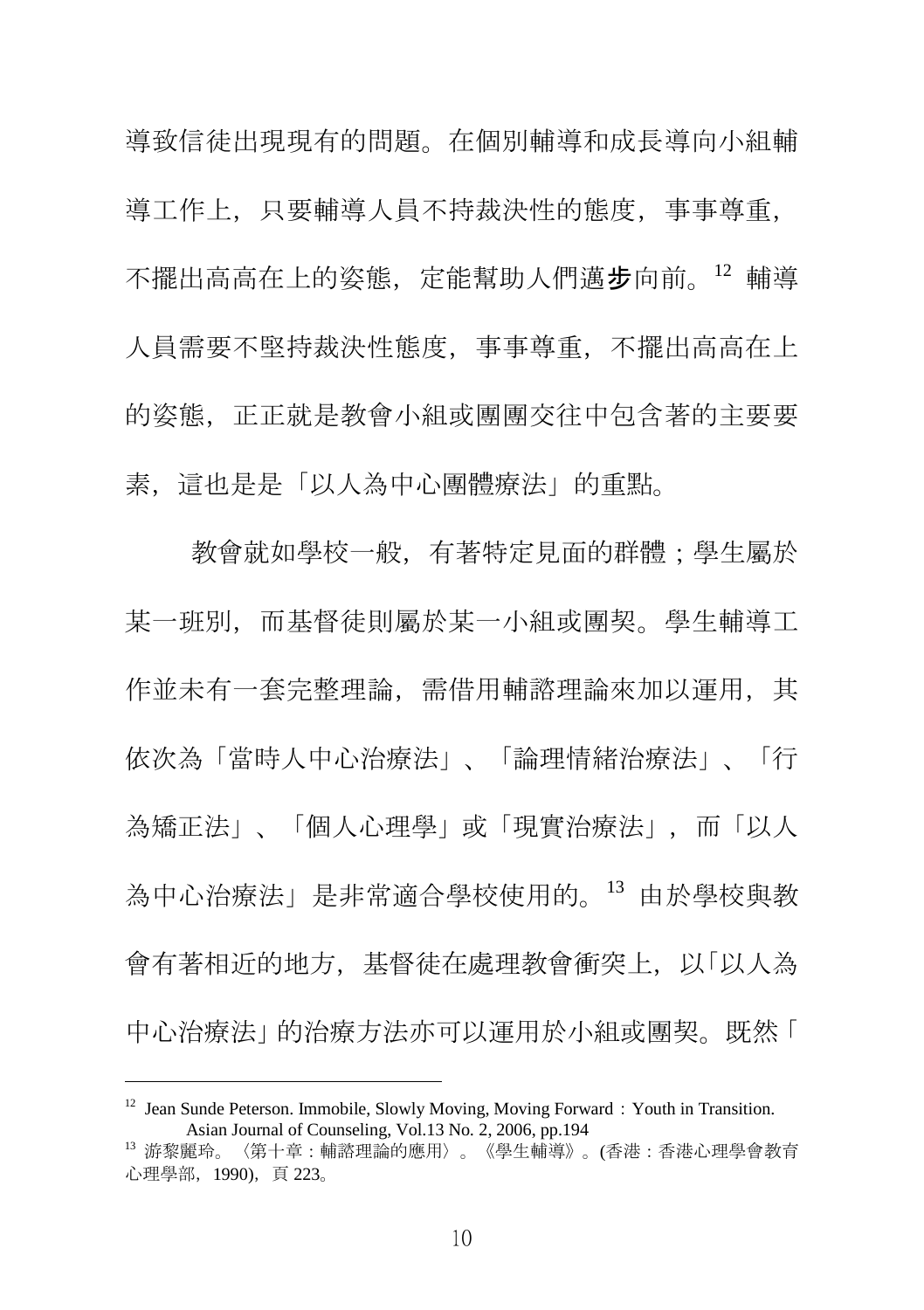當時人中心治療法」對輔導工作產生效用;那麼,對教會基 督徒也應產生一定的效果。團體治療有兩個取向,分別是 教導式或治療式;而治療式是開放性的,以羣體需要的題 目進行討論,經由討論發覺解決問題的方法和要訣。<sup>14</sup> 教 會的小組就是讓基督徒討論基督徒生命的困惑,藉著討論 彼此勉勵成長, 與團體治療取向「以人為中心治療法」不謀 而合;總括而言,小組或團契以「以人為中心治療法」在處 理和調解教會的衝突有著價值和效用。

#### **2.** 「以人為中心治療小組」與「教會小組或團契」的對比

「以人為中心治療小組」相信人能自我解困,內在能力 引發問題解決能力,亦能推動成長和成熟,生命是積極、 理性及羣性,因此人能夠明白及清楚自己,亦有自我輔導 的能力。「教會小組或團契」的基督徒相信聖靈入往基督徒

<sup>14</sup> 曾文星。〈第十章:各種治療模式與機理的運用〉。《青少年心理》。(香港:中文大 學出版,2001),頁 119。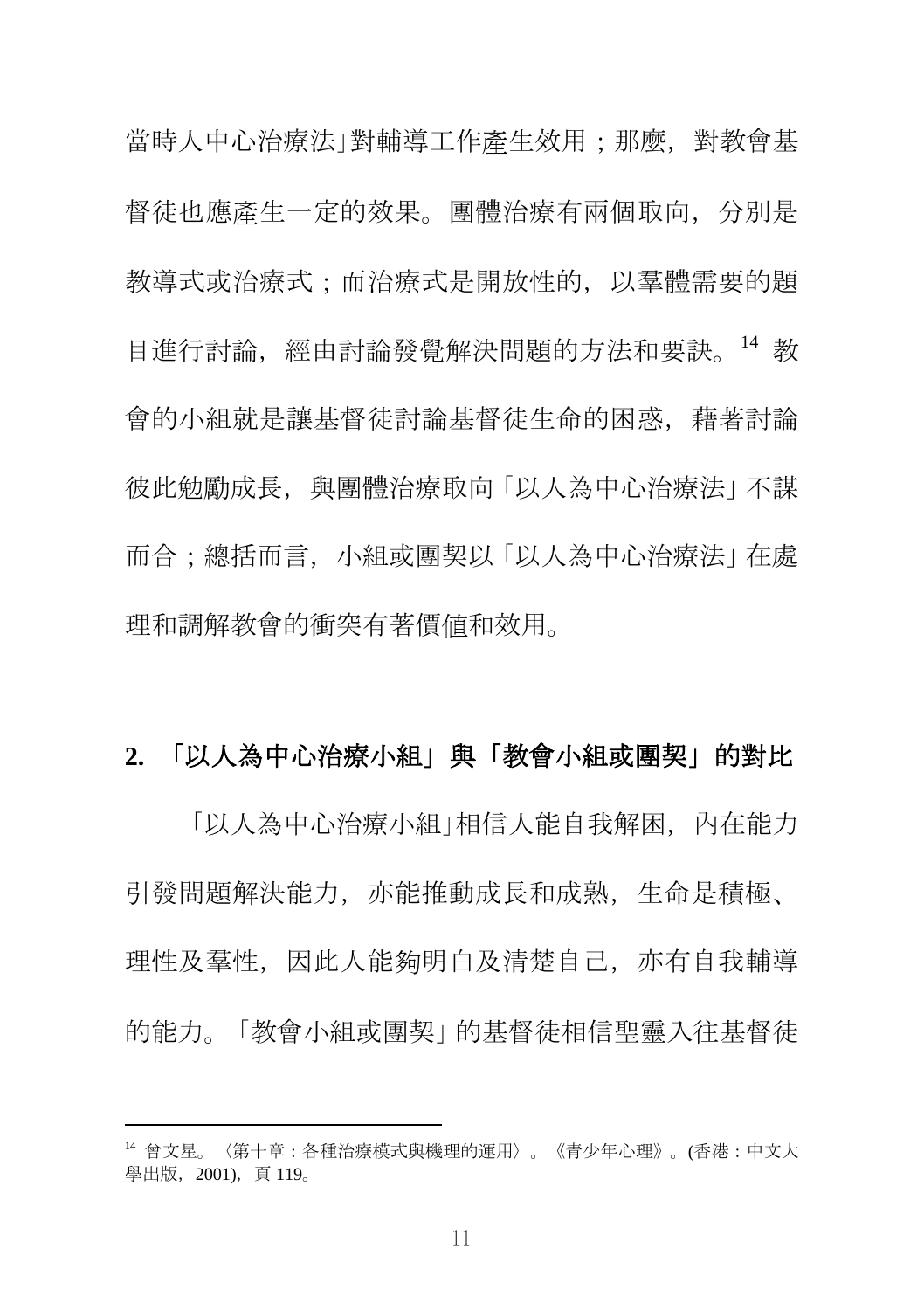生命,他們因著聖靈能力,生命得到改變和更新;當生命 遇上困難時,聖靈的的感動能夠引發更深的自我反思及解 決問題的能力,因著這種力量,生命也是積極、理性及羣 性,在過程中,生命將產生自癒和成長的能力。

「以人為中心治療小組」的倡導者羅哲斯認為不需要定 立任何目標, 即小組是沒有明確的目標。15 有人認為, 若 果治療小組缺乏目標,難以看見小組路向或治療的果效, 羅哲斯看法不同。基於組員對小組本身已具有的「小組實現 意向」,羅哲斯認為明確目標會為小組帶來不良影響。<sup>16</sup>「 教會小組或團契」本身就不存在確實目標,基督徒有時有著 一句名言,就是在「教會小組或團契」的交往中交由「聖靈 」帶領,因著「聖靈」的不受限制,所以很多時並未有設立 明確目標,就算目標存在,亦是非常有彈性,可以隨時按 著「受感」或「需要」改變。「以人為中心治療小組」存在  $\overline{a}$ 

<sup>15</sup> 林孟平著。〈第三章:小組輔導的目標〉。《小組輔導與心理治療》。(香港:商務印 書館有限公司,1993),頁 78。 <sup>16</sup> 林孟平著。〈第三章:小組輔導的目標〉。《小組輔導與心理治療》。(香港:商務印 書館有限公司,1993),頁 78。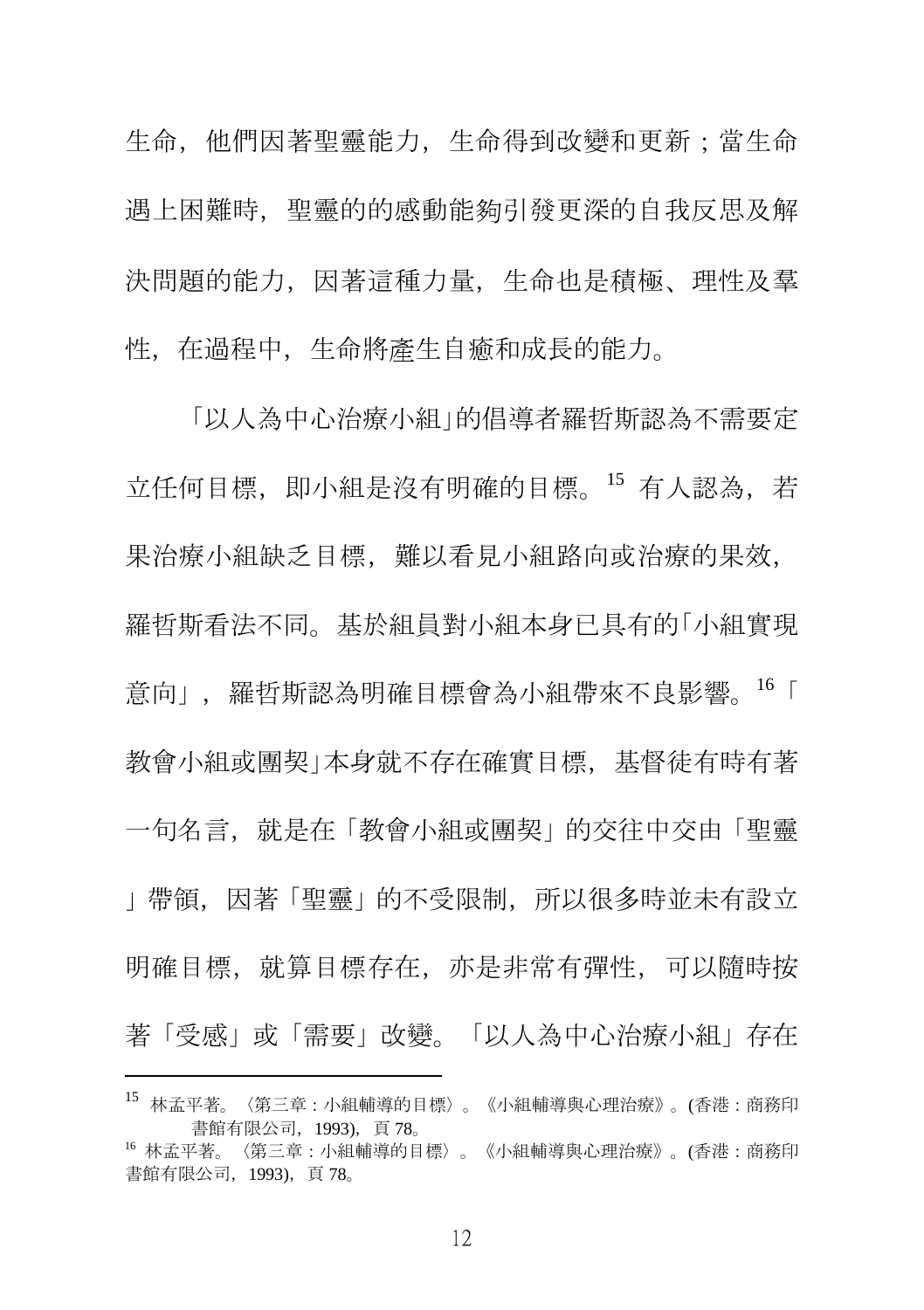著真誠、尊重及同感;小組成員以的真誠、尊重及同感彼 此交往,讓小組各成員能夠得到自我解困和自我輔導的能 力,引發行為的改變。羅哲斯認為目標不存在不是問題, 重要是小組內有著真誠、尊重和同感的氣氛,人便能發內 在潛能,導致個人形象、基本態度和自主行為的改變。<sup>17</sup> 小組的「隱藏」目標是當人能夠在被接納和肯定的環境中, 人就有動力往前走著人生每步。一個成功的「以人為中心治 療小組」,讓組員獲得別人的接納,當組員個人的價值被其 他組員所肯定時,小組經驗將會成為一個人的人生轉捩點 。<sup>18</sup> 由基督徒組成的「教會小組或團契」,他們所很提倡 的也就是真誠、尊重及共感。助人者融入團體的程度越深 ,越表現出一種非專家的身份,團體成員改變和成長的機

 $\overline{a}$ 

<sup>17</sup> 林孟平著。〈第三章:小組輔導的目標〉。《小組輔導與心理治療》。(香港:商務印 書館有限公司,1993),頁 78。

<sup>18</sup> 林孟平著。〈第三章:小組輔導的目標〉。《小組輔導與心理治療》。(香港:商務印 書館有限公司,1993),頁 78。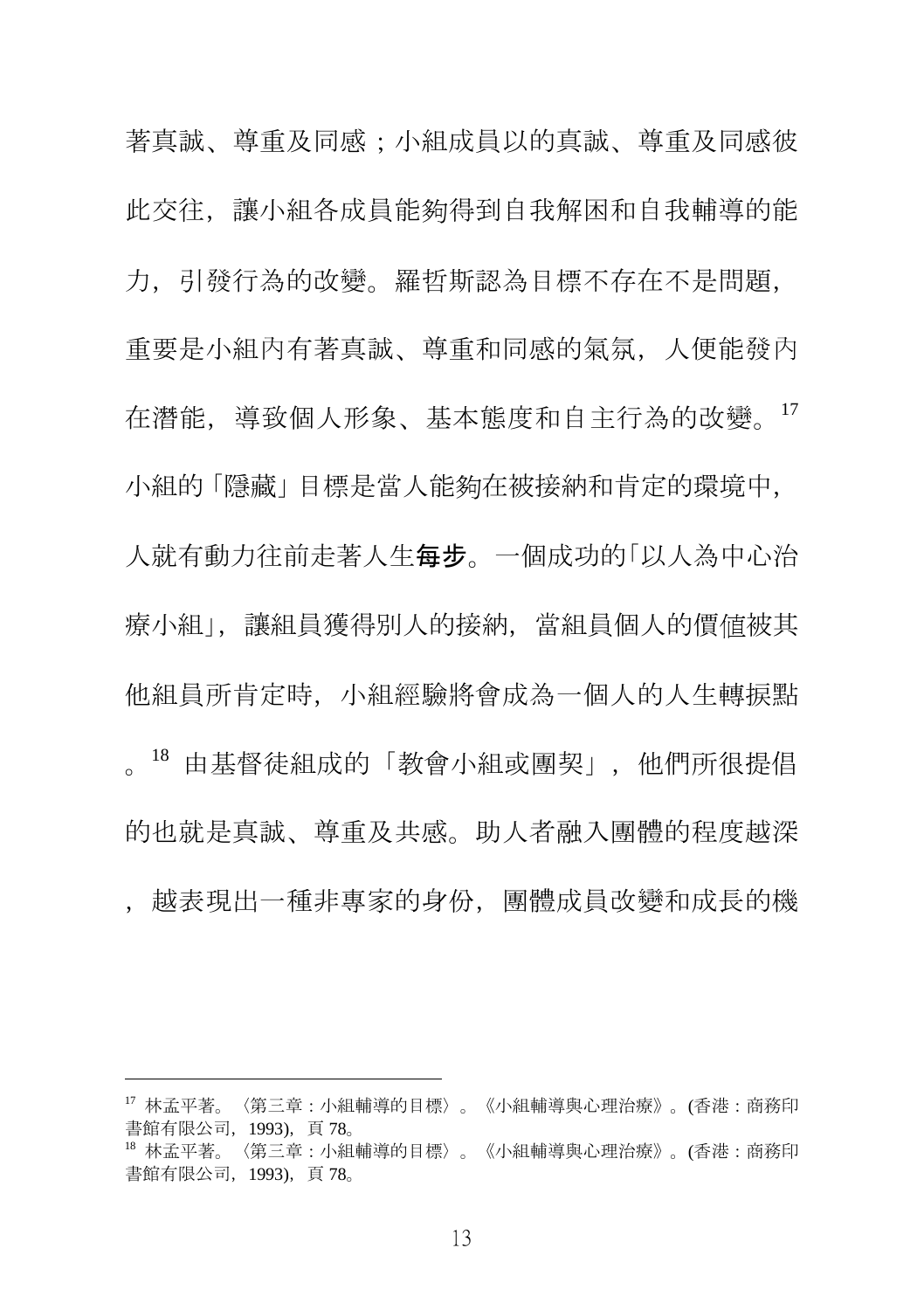會大大被提高。<sup>19</sup> 真誠就是誠實或一致。基督教主張重視 生命本質的價值,在神面前,人人平等,沒有尊貴與卑賤 的分歧。基督徒在小組或團契彼此交往和溝通時,大家以 「真誠」彼此相待;「真誠」就是將「真正的我」呈現於各 人面前,不作掩飾和造作,因著這種態度,生命得到彼此 「碰撞」, 讓生命的稜角得以圓滑。「以人為中心治療小組 」與「教會小組或團契」兩者均以「真誠」讓生命在特定的 時間、空間和範圍內「碰撞」;當彼此不以「專家」身份存 在,以真誠的對話和坦率的溝通作為治療的媒介,在不知 不覺間產生了治療的果效;在「教會小組或團契」中,因著 信仰的原故,相信神在其中;由於聖靈提供了反思和受感 的機遇,小組或團契中人生面對的問題,藉著聖靈引領的 對話,引發不同程度的反思和動力,更能優化和強化治癒 功能 : 「真誠」 就是小組組員表露出來的東西必須與他們內

<sup>19</sup> 杰拉爾德‧柯瑞。劉鐸、張玲、鄭佩英、張信勇、方豪譯。〈第十章:以人為中心團體 療法〉。《團體諮商的理論與實踐》。 (上海:上海社會科學院出版社,2004),頁 245。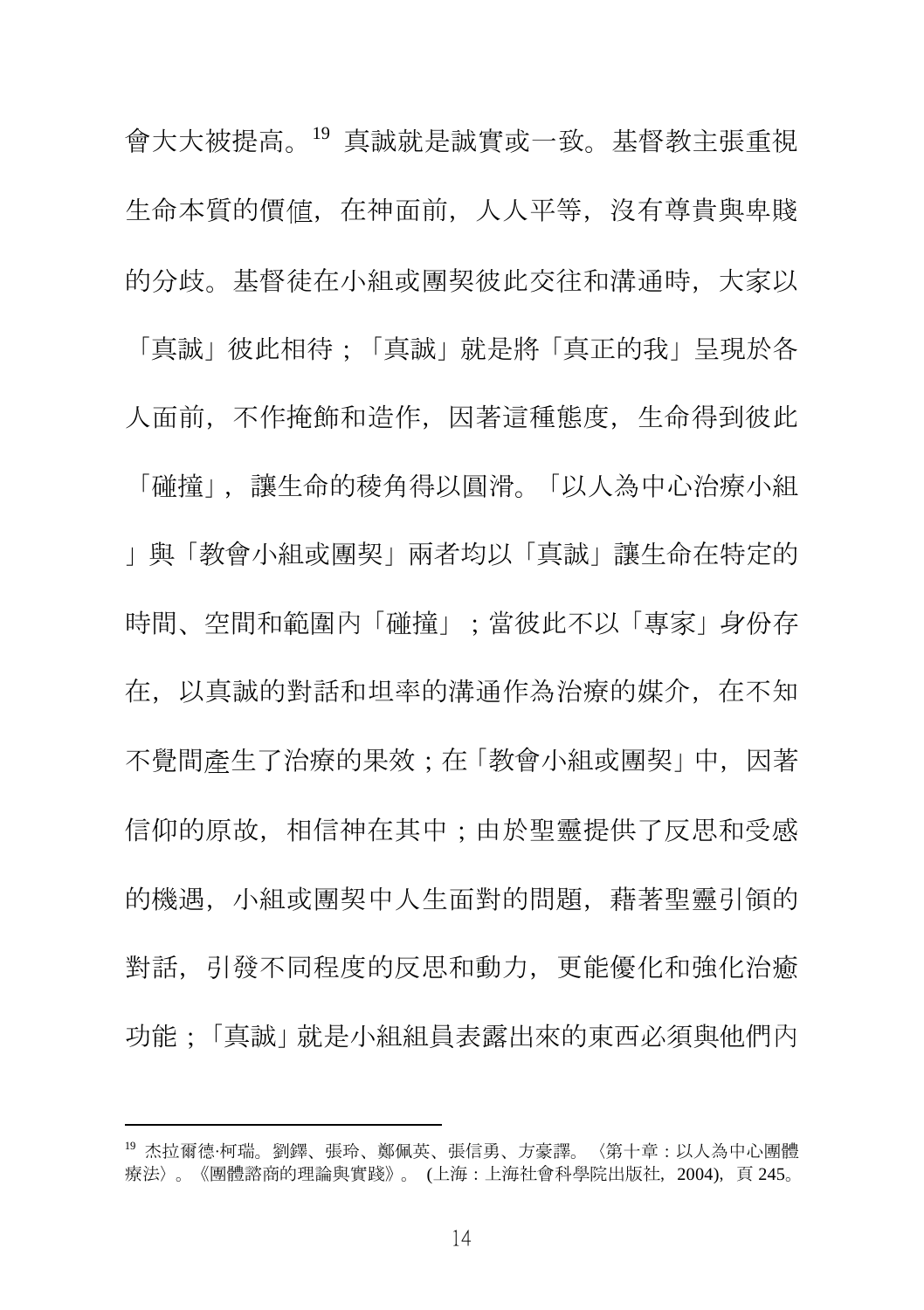在的經驗相一致。<sup>20</sup> 「以人為中心治療小組」認為在行小 組分享前,必須清楚明白參加者的年齡層和背景,以及他 們正在面對的困擾。「教會小組或團契」是一群彼此認識的 基督徒組成,他們彼此了解大家的背景和情況,對於「以人 為中心治療小組」的要求,完全得以滿足。「以人為中心治 療小組」認為小組帶領者需要有高水平的自覺性、自我接納 和自我信任;「教會小組或團契」是由成熟的基督徒帶領, 雖然未能量度他們的自覺性、自我接納和自我信任,但是 他們是獲得「信任」的委派,即是有不斷成長的空間,如若 缺乏或不足者,可以改善和增加。當生命以真誠相待,生 命便會自行進入「自我探索」階段,這個特別的,生命誠然 接受其中產生不同意識形態;這就是分享自己個人感受時 ,不同人士的分享可以是不同、類同或相同,個人分享感 受與他人相同時,感受與感受之間產生「碰撞」,磨擦而產

<sup>20</sup> 杰拉爾德‧柯瑞。劉鐸、張玲、鄭佩英、張信勇、方豪譯。〈第十章:以人為中心團體 療法〉。《團體諮商的理論與實踐》。 (上海:上海社會科學院出版社,2004),頁 245。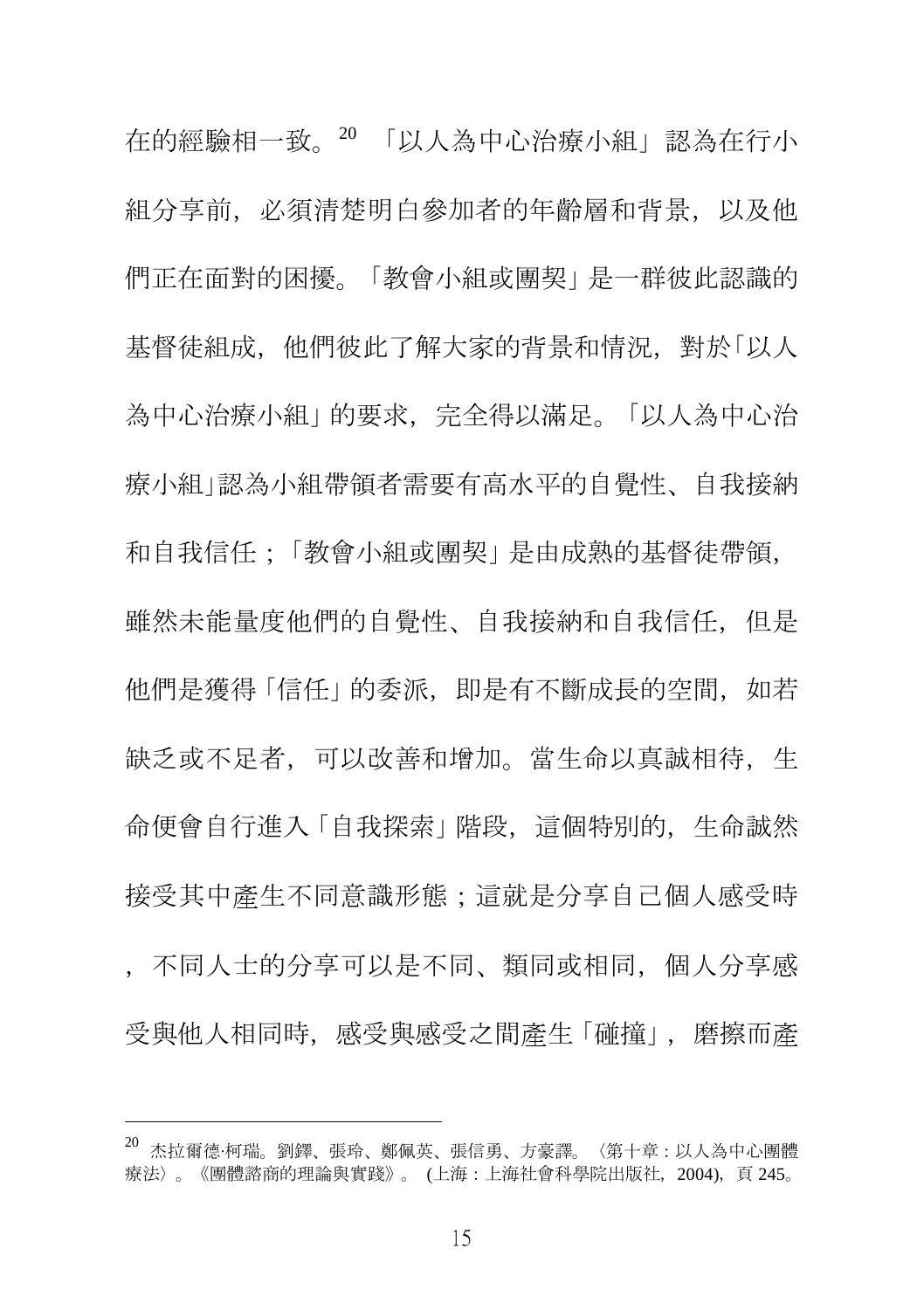生「生命火花」,「生命火花」開創「自我探索」的旅程, 組員開始探索自己的內心世界;另一角度的「自我探索」就 是聖靈在小組或團契基督徒內心說話,讓他們走進「自我探 索」的旅程, 與聖靈同工, 讓生命得到轉化的力量。

「以人為中心治療小組」提倡無條件積極關注和接納。 積極關注意味著對組員感情和思想給予無條件的分享,不 帶任何的批判。<sup>21</sup> 由小組開始及至小組結束,小組成員對 於任何時間的分享內容,不加以任何的批判和討論,專心 聆聽,給予尊重;就是為了在組員發言時清楚明白和知道 組員的關心和接納,這種態度帶來組員積極參與的氣氛, 組員就能在發言時不受干擾、心靈舒適、氣氛自然和坦承 自若的環境中將自己真正和深處的感受與組員分享。積極 關注的態度與無私的關懷是一種個人感受的反映, 诱過小 組成員不經意的細微動作表現出來,就如手勢、眼神、語

<sup>21</sup> 杰拉爾德‧柯瑞。劉鐸、張玲、鄭佩英、張信勇、方豪譯。〈第十章:以人為中心團體 療法〉。《團體諮商的理論與實踐》。 (上海:上海社會科學院出版社,2004),頁 246。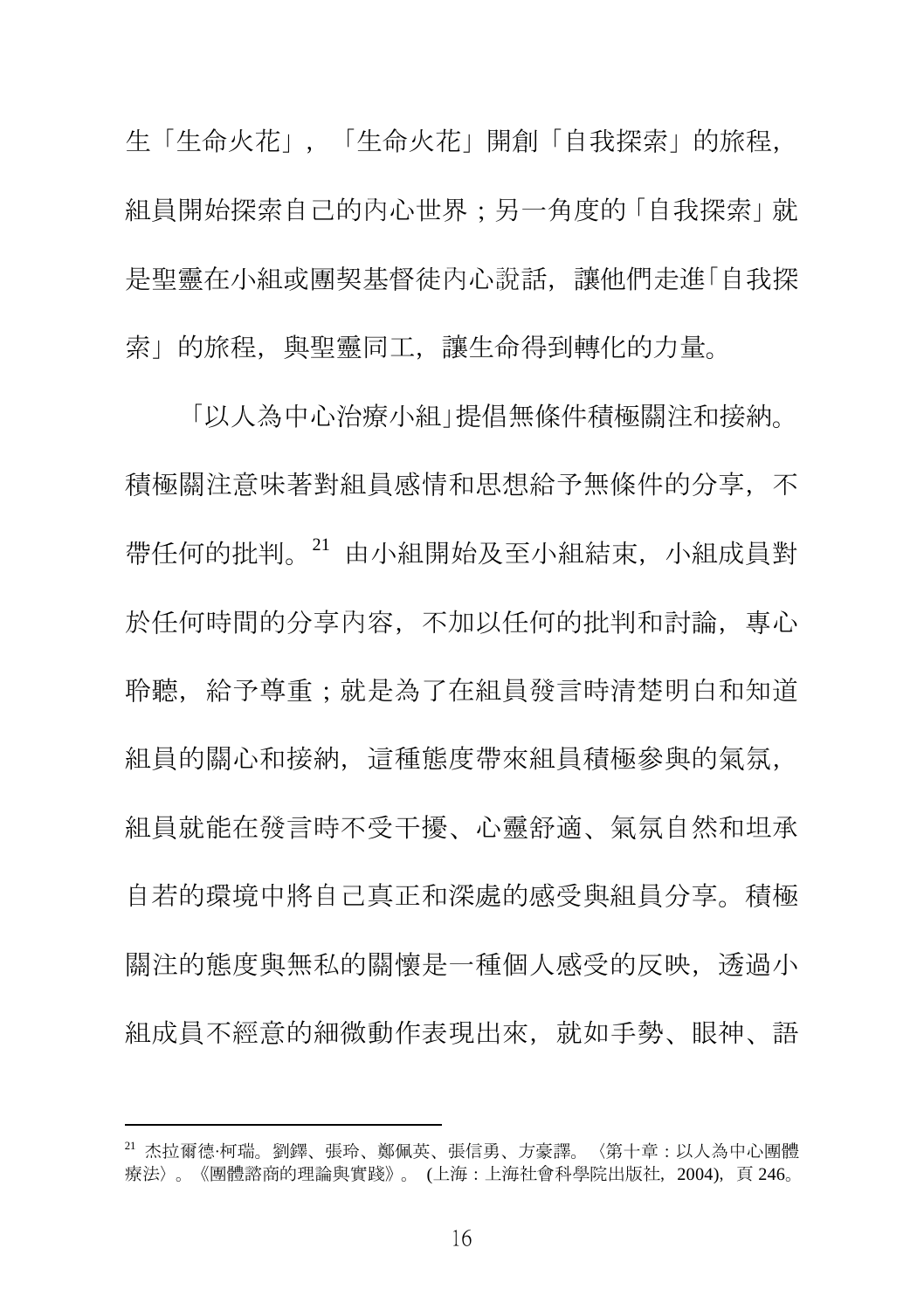調或面部表情;組員感受到「真誠」和「關注」時,組員就 能有效地促進自身的發展。<sup>22</sup> 組員以「真誠」和「關注」 彼此相待,意味著「熱情關注」,「熱情關注」概念就是對 組員一切情緒的接納和關顧,其中包括正面和負面的情緒 ;當組員甚至表達憤怒和拒絕時,其他組員仍然保持關注 組員的感受,組員就能自由地表達自我意願。「教會小組或 團契」的重點在於彼此接納,基督徒相信他們是神的兒女, 所以彼此稱呼為「弟兄姊妹」;基督教強調教會是神的家,

「教會小組或團契」就是「家」實體;當家人在家中表達一 切情緒時, 家人總是無限包容與接納, 包容與接納就是「熱 情關注」的寫照。在基本原則上,友善和良好家人不會因為 家人的情緒反應而變得疏離;「教會小組或團契」的功能就 是無限包容和接納,讓參與小組中「弟兄姊妹」,從這個「 家」得著尊重和接納的力量, 在聖靈能力的協助下, 以反思

<sup>22</sup> 杰拉爾德‧柯瑞。劉鐸、張玲、鄭佩英、張信勇、方豪譯。〈第十章:以人為中心 團體療法〉。《團體諮商的理論與實踐》。 (上海:上海社會科學院出版社,2004),頁 246。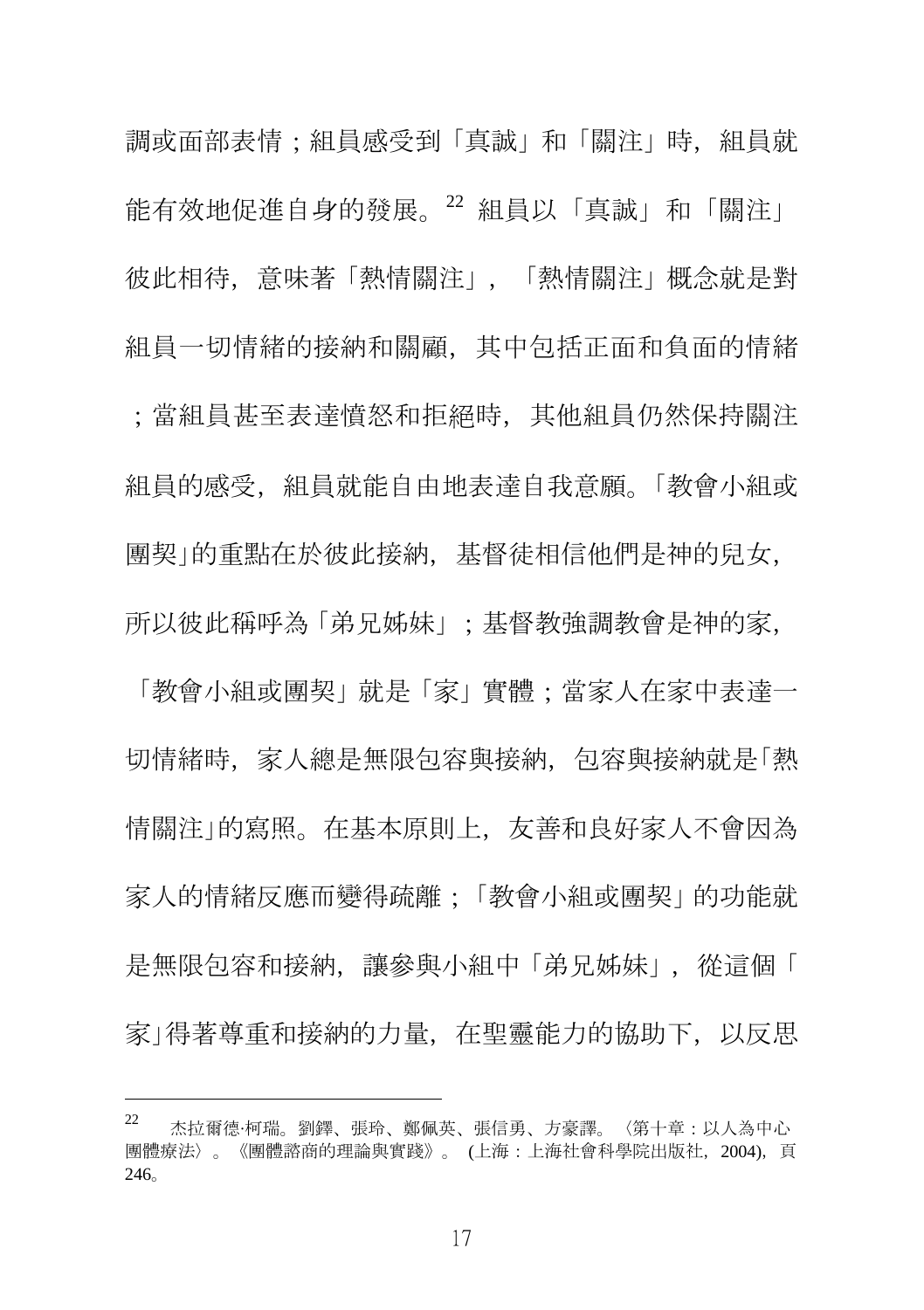成為生命往前走的原動力,不斷的成長和進步。「以人為中 心治療小組」注重「共感」,「共感」必須由他人的角度理 解和感受他人的現況,除去任何形式的評價和批判,理解 他人的感受能消除組員間的疏離感,將忠誠和體諒建構於 小組中,將組員彼此的距離拉近,消除存在的距離感。教 會提倡的「共感」早已出現在「教會小組或團契」中, 聖經 中約翰福音第八章 1 至 11 節記述文士和法利賽人帶著一個 行淫時被拿的婦人見耶穌,他們要用石頭打死婦人;耶穌 只是彎著腰用指頭在地上畫字,最後耶穌說如果他們沒有 罪, 就可以用石頭打這個女人。耶穌展現出人生中最強「共 感」,每個基督徒在「信主」之前,必須認罪悔改;既然大 家都是「罪人」,同屬一個「罪」的群體,總會明白和理解 生命總有犯錯和困難的時間,「教會小組或團契」的「共感 」就是體恤他人的「軟弱」;基督徒是「因信稱義」,因著 「救贖」的原故,大家都能面對過去、經歷現在和盼望將來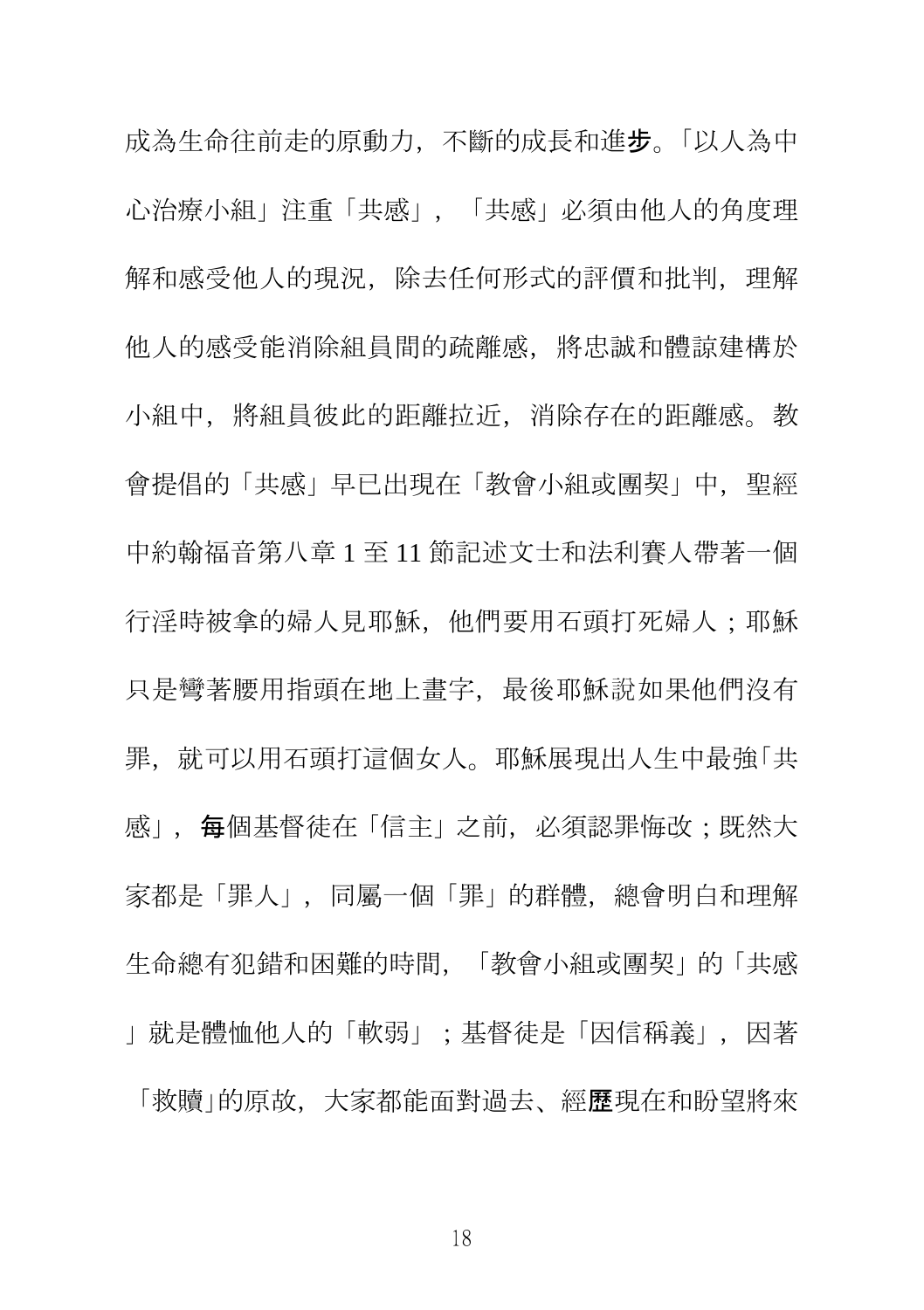;彼此之間距離自然不知不覺地消失,距離根本就不存在 ;如若存在「距離感」, 這是因為**每**名基督徒都有成長和進 步的空間,讓生命不斷的成長和進步;在「罪」的群體中沒 有人有著任何資格對他人的犯錯作出判斷和批評。那麼。

「因信稱義」的人亦沒有任何資格對他人的犯錯作出判斷和 批評,因為「義」不在我,在於「信神」而得的「救恩」。

「教會小組或團契」能夠正確跟從和導循基督教教義時, 必 能將「共感」的能力發揮到最大值。

「以人為中心治療小組」有不同的發展階段。最初的「 原地踏步」, 就是出現混亂的情況, 當中會有挫敗感; 組員 可能出現抗拒現象及在個人表達時感到恐懼;組員對於描 述過去的情感與自己真誠對質情況,表現真我與否面臨挑 戰;在小組進行時組員會表現出消極,其後進入個人自我 探索,當組員能接受消極的情緒時,真誠的表達隨後出現 ;因著「信任」的形成,組員嘗試表露「真我」;組員開始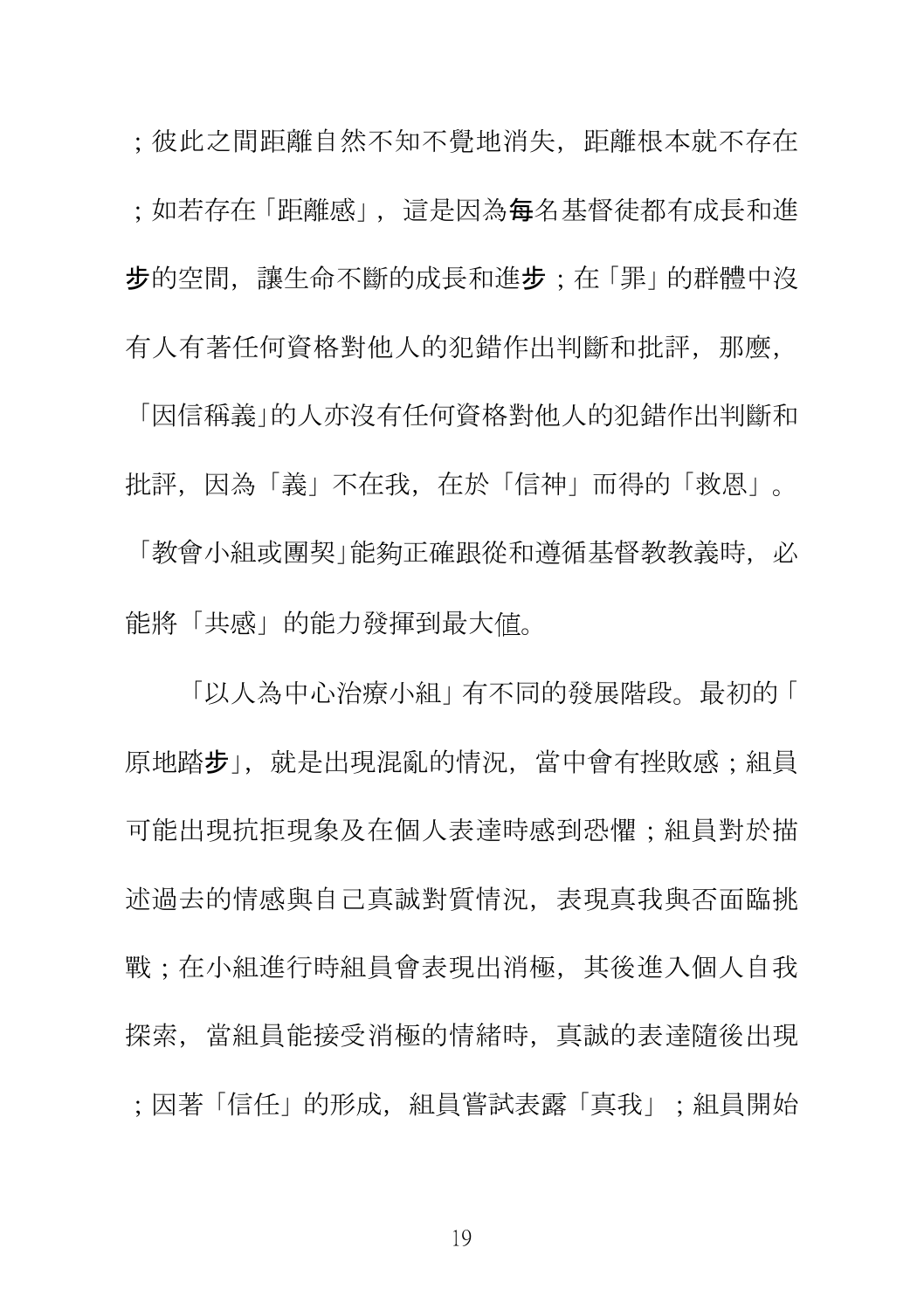彼此交流不同的經歷和感受,小組中出現初步治癒的力量 ,真誠的溝通和誠懇的關心,彼此得到真正的支持、理解 和關顧;因著彼此接納,生命出現接納和變化;組員不用 偽裝,能夠真實地交流;組員利用小組的信息進行反思和 整理生命, 建構個人嶄新的經驗和思維; 嶄新的經驗和思 維將引發討論,討論帶來深入的溝通,深入的溝通進入親 密的關係,繼而出現熱情交往和表達,組員的生命出現改 變。「教會小組或團契」與「以人為中心治療小組」發展相 若, 衹是「以人為中心治療小組」有著時間性和停止運作的 日期;相反「教會小組或團契」是沒有時間的規定,因著「 教會」不會停止「聚會」,治癒功能應該是不斷循環和深化 ;當「教會小組或團契」的組員處於開放和誠實中,隨著感 受到越來越多的理解和接納,心理防禦會逐漸地消失,進 而摘掉面具、積極地面對真實的自我;當組員增加對自己 情感和周圍事物的了解, 組員能夠更加現實和客觀;「教會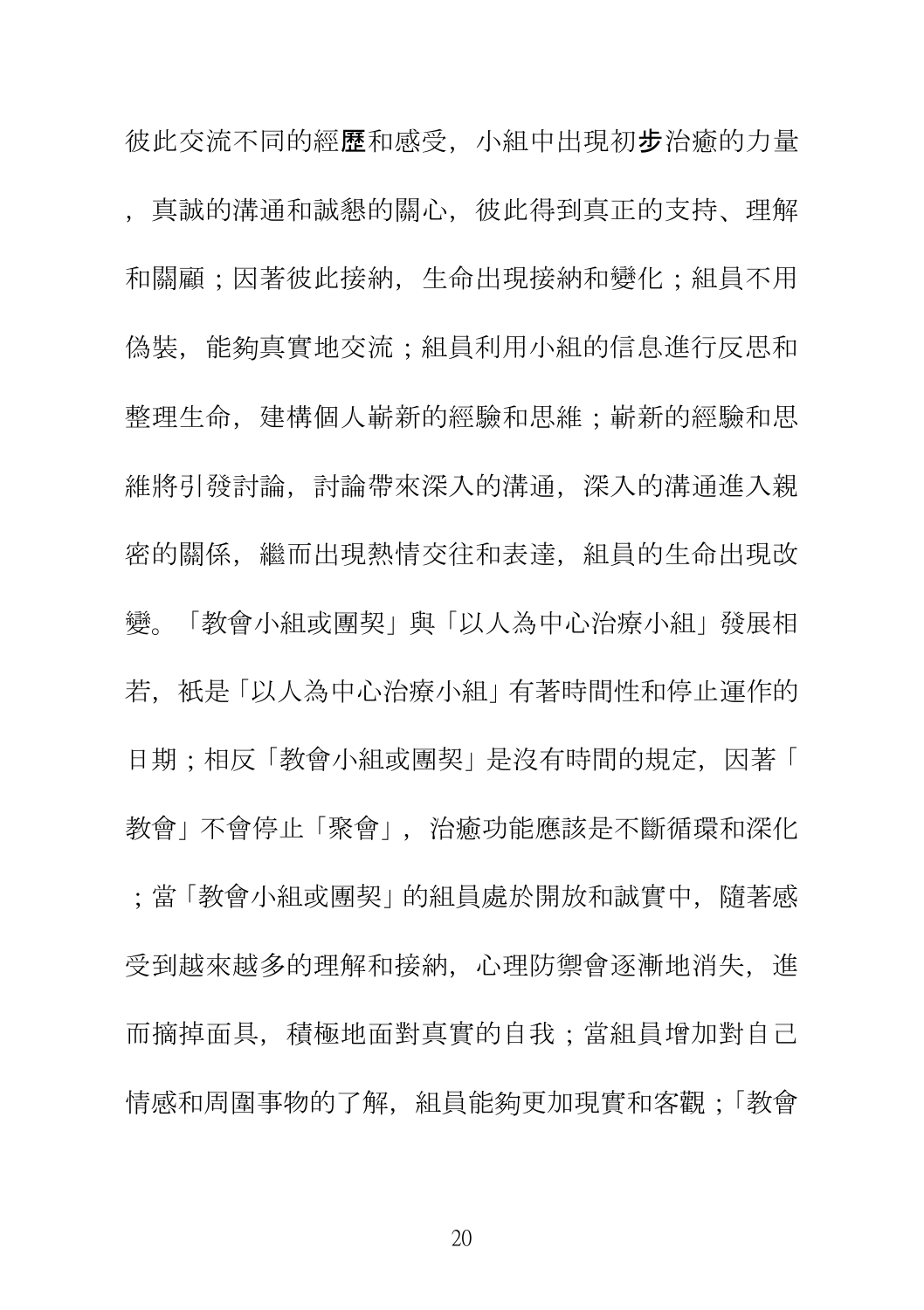小組或團契」能給予組員安全感,安全感能夠改變組員對待 自己和其他組員的態度,不會再輕易地感到恐懼和焦慮; 生命的相繼「碰撞」不斷出現,代表生命最終能夠更新和改 變。

#### **3.** 評論

「教會小組或團契」發揮傾聽、接納、理解、尊重、 反映、澄清、概述、表達個人體驗、反應、會心的功能, 利用非主導的節奏,碓信組員得著聖靈受感而引發自我決 定的能力,從中能深入地理解組員的內心世界。「教會小組 或團契」重視組員的感受和思想的掌握,並不進行評論或分 析, 讓組員自然成長; 在沒有方向性的情況下, 人會很迷 惘,不知從何開始,最終組員仍能得到生命的轉化。面對 教會衝突時,除了「教會小組或團契」協助處理和調解外, 還需要處理「思想」的運作模式;由於個人對自己的知識不 斷地進行擴充、提煉和修訂,建構出個人的「信念」,不同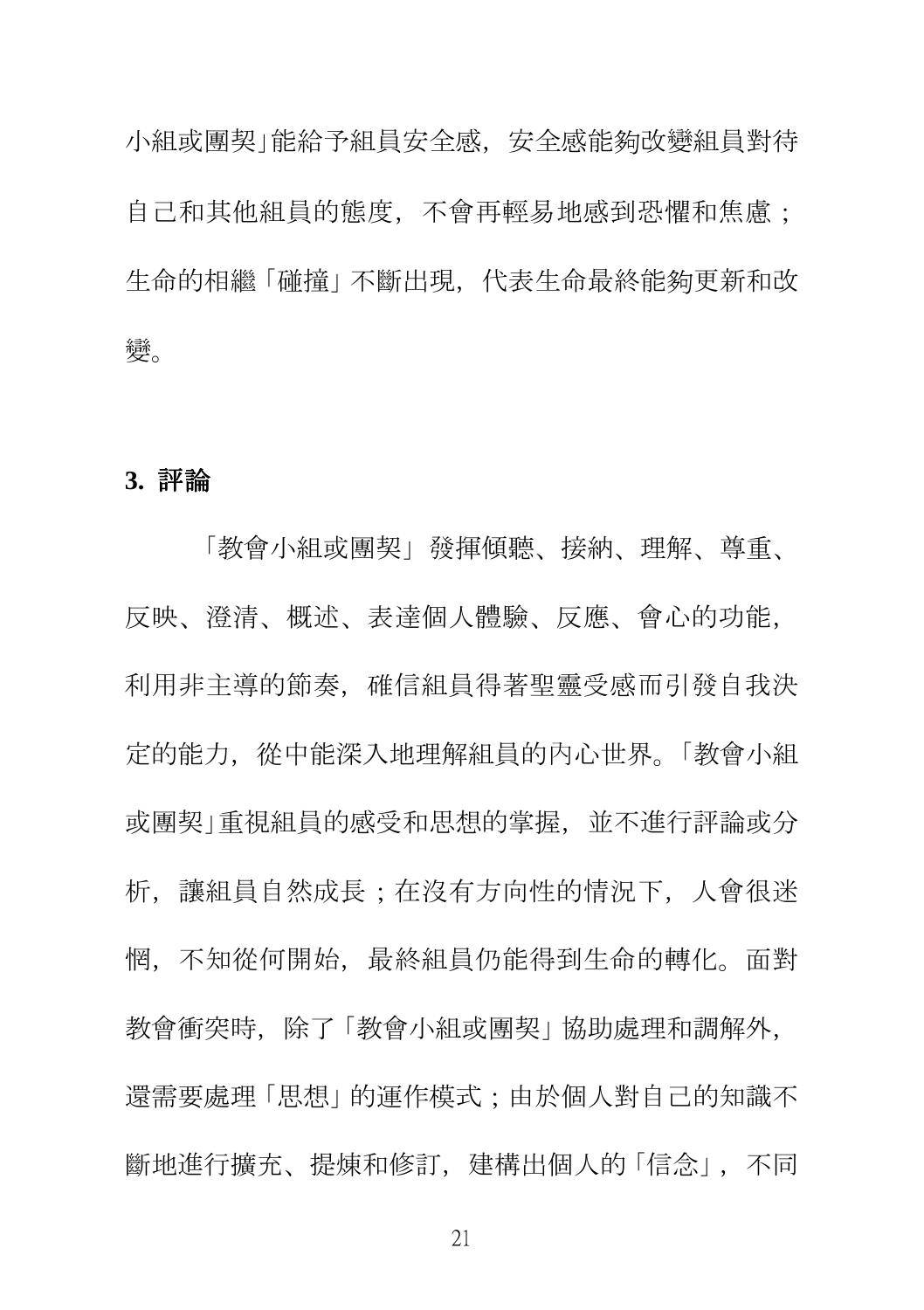「信念」可能帶來生命的難點;雖然有很多文獻表示「以人 為中心團體治療法」使用時不須要再加其他技巧來進行治療 ;為著加強教會衝突的處理和調解治癒功能,在過程中是 可以加上其他的輔導技巧,例如「理情行為治療」或說「「 思想營壘」替代模式,能幫助組員進深自我認知和成長。

#### **II.** 個人思想的治癒

#### **1.** 個人思想治癒理論

 $\overline{a}$ 

「理情行為治療」作為治療根據,其人性觀說出人是 有價值的;人天生便擁有理性與非理性思想。人們因著思 想取向,影響了行為、思想和情緒。理情行為治療假設人 們在生下來時已具有理性與非理性的思想。<sup>23</sup>人們擁有理 性思想,令他們明白生命的寶貴;他們能夠快樂、學習、 思想;他們又可以利用言語表達個人感受及與他人溝通 。

<sup>23</sup> 林孟平著。〈第三章 第三節 理性情緒治療法〉。《輔導與心理治療》。(香港:商 務印書館有限公司,1986),頁 101-110。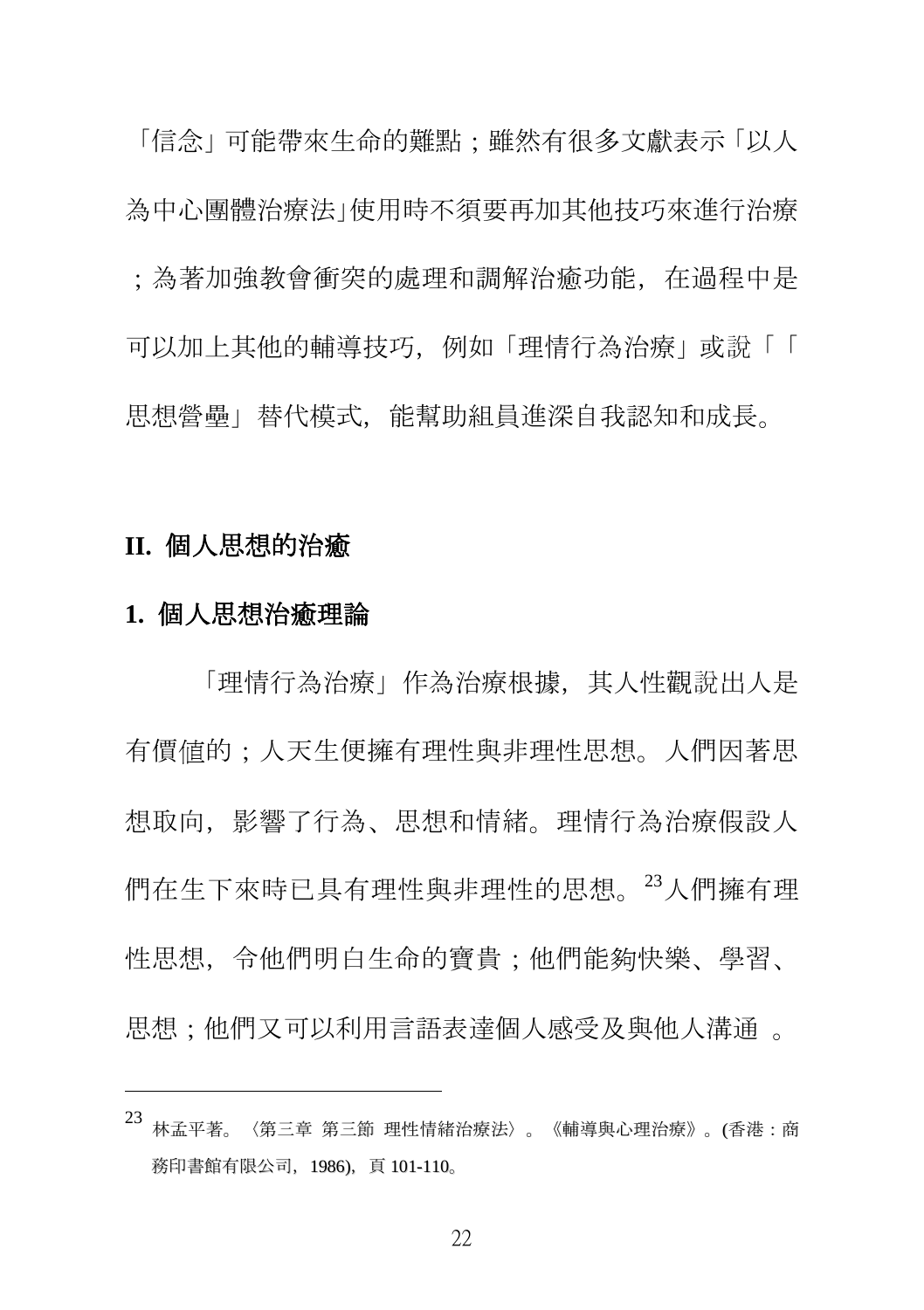<sup>24</sup> 當人們選擇非理性思想時,導致他們選擇傷害自己,不 能面對現實。人們雖然希望擁有完美生命,但當選擇非理 性思想時,他們只會步入情緒掙扎中,不能自拔,未能擁 有快樂人生。<sup>25</sup> 理情行為治療認為行為、思想和情緒三者 是同時發生的。人們是因著特別的情況引發出不同的感受 ,甚少活在祇有情緒而沒有思想的情況;在艾利斯的著作 中有以下的說明:當人感受時, 他們同時思想和行動;當 人行動時,他們時思想和感受;當人思想時,他們同時感 受和行動。<sup>26</sup> 由於人們能夠思想、可以從中創造或建立新 思想取代舊有價值系統。新價值系統的建立,可以改善自 己,令自己變得更好。理情行為治療有三個不同目標:近

- <sup>24</sup> 林孟平著。〈第三章 第三節 理性情緒治療法〉。《輔導與心理治療》。(香港:商 務印書館有限公司,1986),頁 101-110。
- <sup>25</sup> 林孟平著。〈第三章 第三節 理性情緒治療法〉。《輔導與心理治療》。(香港:商 務印書館有限公司,1986),頁 101-110。
- 26 Corey, Gerald., Cognitive Behavior Theory. Theory and Practice of Counseling and Psychotherapy, 6th Edition. Belmont: Wadsworth Publishing.,

2001.pp.94-339.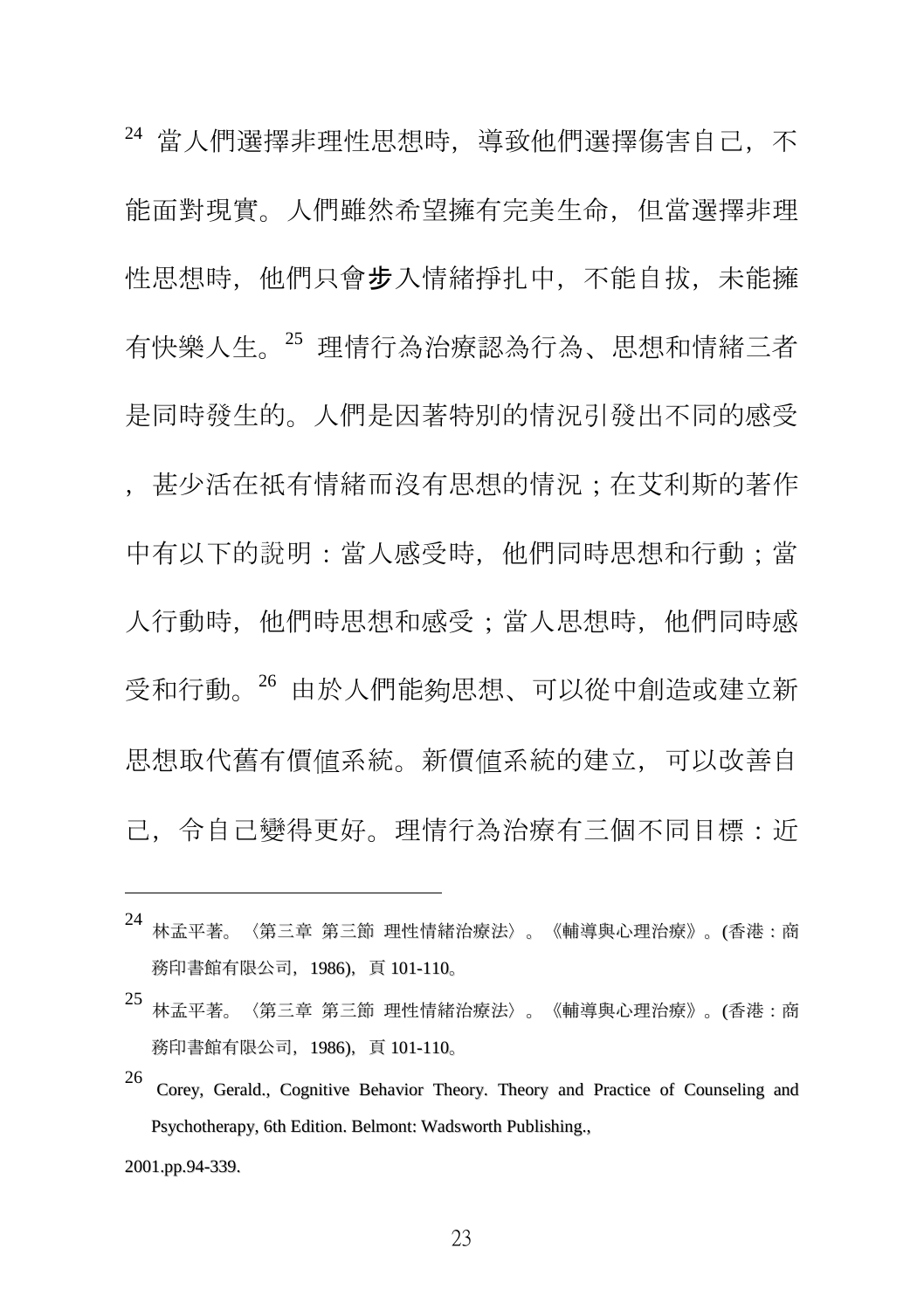期目標:除去和減低情緒行為的困擾;長期目標:輔導員 對當事人「了解」和「關懷」這門功課上,實在要努力學習 ,學習「接納」與「體諒」。最後能發揮出傾聽、接納、理 解、尊重、反映、澄清、概述、表達個人體驗、反應、會 心、遵照而非主導的節奏、確信自我決定的能力,深入地 理解的內心世界。輔導員對受助人重視的是感受和思想的 掌握,而不是進行評論或分析。輔導員的說話方式是一門 藝術,藝術是一門易學難精的東西;輔導員要掌握這門藝 術,就要在輔導過程中多練習,有不耻下問的精神。

#### **2.** 理情行為治療與「思想營壘」替代對比

理情行為治療的技術的第一階段就是直接指出當事人 非理性觀念;如「必須」、「一定」、「應該」,而第二階 段是令當事人超越覺知,察覺個人非理性觀念,最後是第 三階段:協助當事人改變思考,放棄「非理性觀念」,認清 個人非理性思想。藉著了解、關懷、並指出非理性思想,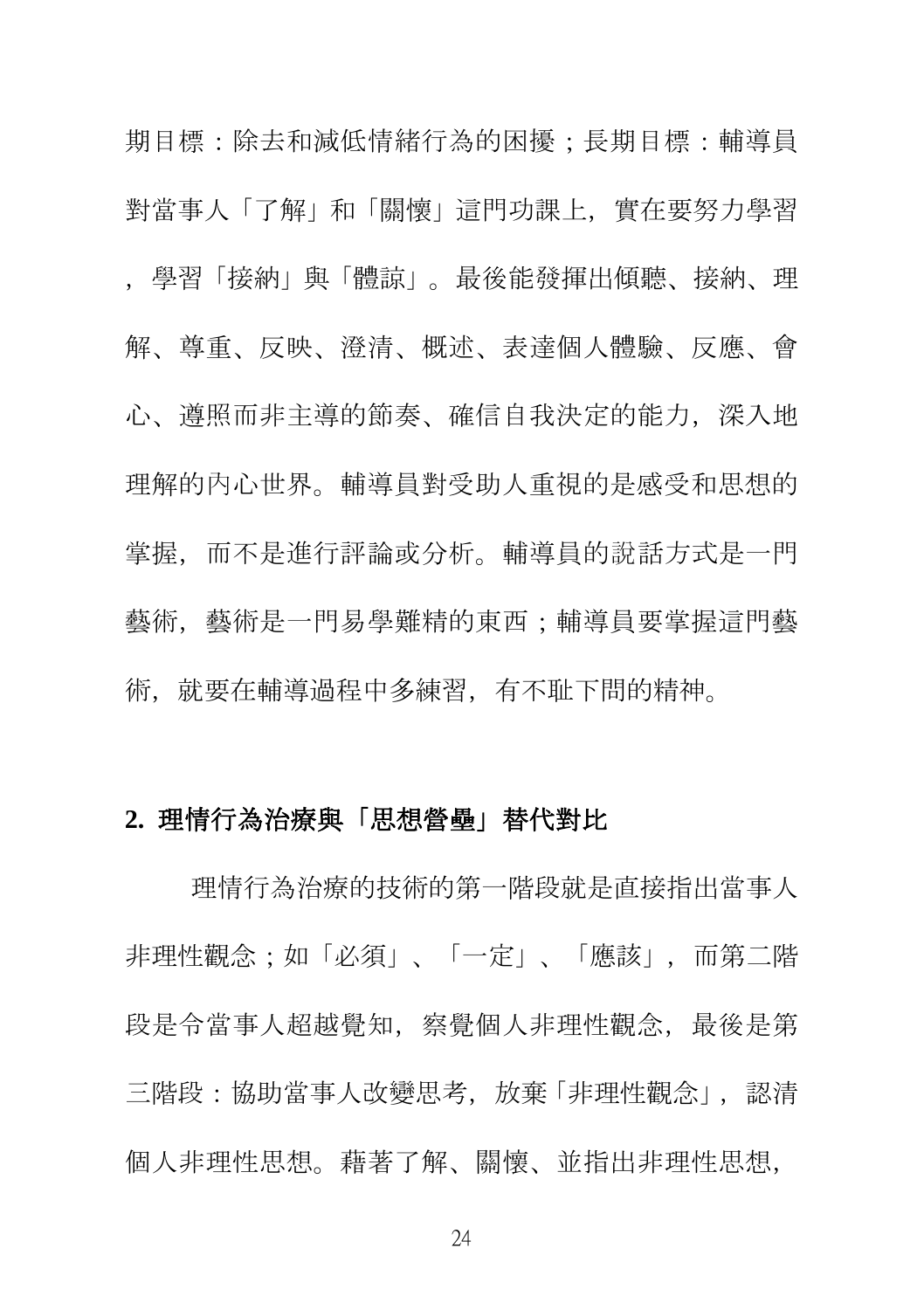提出事件的困擾由思想引發,並為當事人建立家庭作業模 式。基督徒不過是人,人需要面對不同的問題,基督徒自 身亦不能避免。基督徒的人生應是按著「聖經」而行,他們 生命的軌跡, 應與「聖經」接軌;因著人要努力學效耶穌, 像祂一樣進到「完全」的人生;生命的靈性已被「救贖」, 唯獨肉身和思想與過往罪人的性情連結,早前已經討論有 關「肉身」,即「生命」在罪性衍生的困難和難點時,以「 教會小組或團契」的現存力量處理,讓「生命」在彼此「碰 撞」中產生成長和改變的力量;對於個人來說,「罪性」在 思想中建立了「思想營壘」,這些不同的種類和類型的「思 想營壘」,讓人生活在不安或痛苦中,生命進退兩難;這些 「思想營壘」的特徵與「非理性思想」類同, 就是思想被一 些信念「抓往」,生命的步伐必須依賴這些信念而行,缺一 不可;在人生中堅持某些「思想」而建構出來的信念並非「

壞事」,如「積極」、「負責」或「主動」等,它們都是有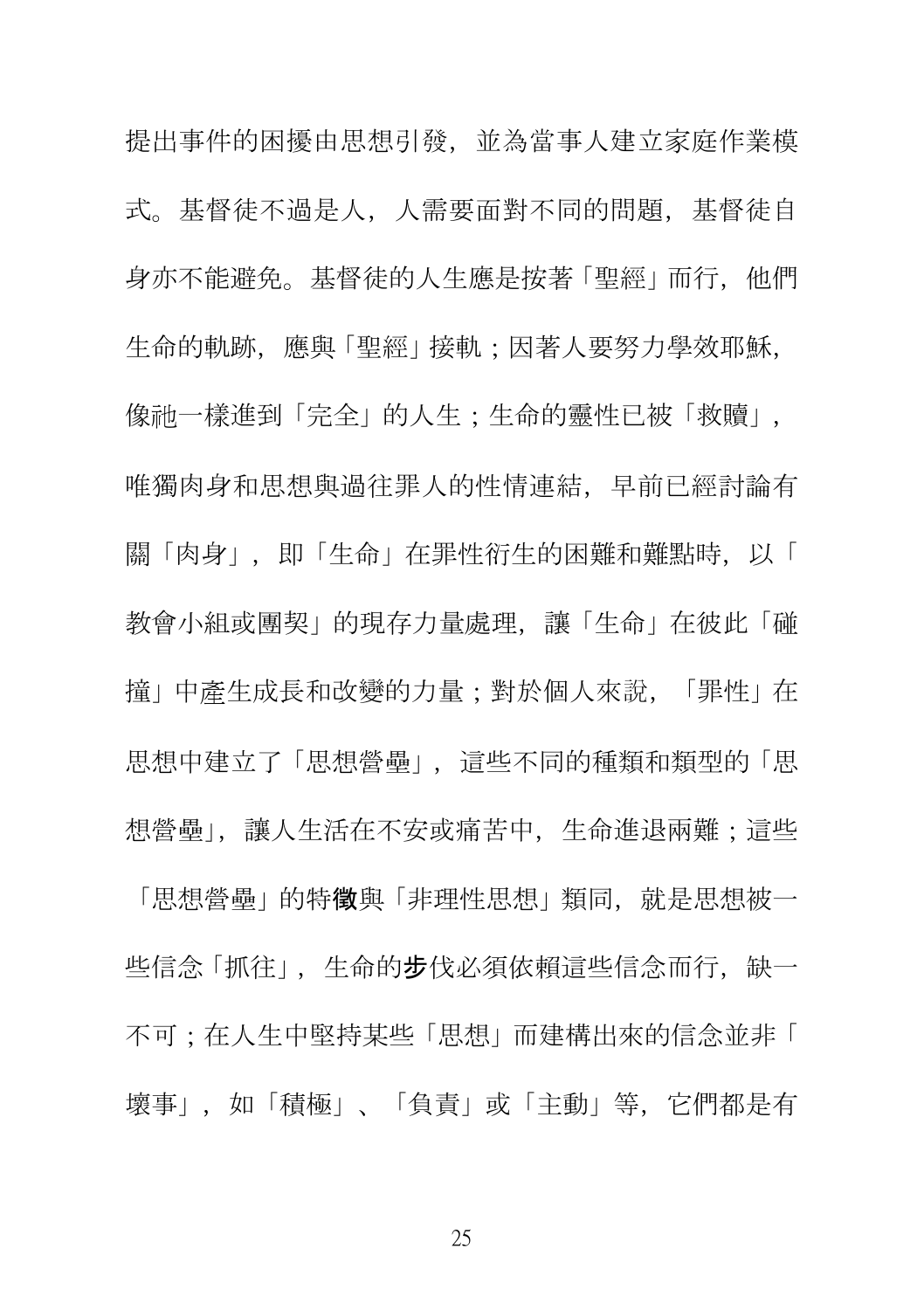建設性的信念,正如聖經說出聖靈的果子是仁愛、喜樂、 平安、忍耐、恩慈、良善、信實、溫柔和節制;如能將「聖 靈的果子」建構於「思想」中,建立適當的「信念」時,生 命的痛苦和困難必然大大減少;基督徒的「思想營壘」即「 非理性思想」,就是思想中出現「必須」、「一定」和「應 該」等不能改變的「信念」,「信念」與生命接軌,建構「 規範」的人生,就是個人必須活在「必須」、「一定」和「 應該」的附帶條件下生存,如「我必須在考試中獲取滿分, 才算得上成功」;我們都明白知識的尋求和學習在不同階段 以不同的方式表達成績,「滿分」並不適用於所有階段或情 況, 這個「必須」構成的信念, 帶來生命的難點, 生命遇上 衝擊時、痛苦和受傷的感覺隨即出現;基督徒如要得著生 命的改變和進步,必將「思想營壘」中「必須」、「一定」 和「應該」轉化;思想中出現「必須」、「一定」和「應該 」並不是「壞事」,相反地,帶來生命倒退、停步、困擾或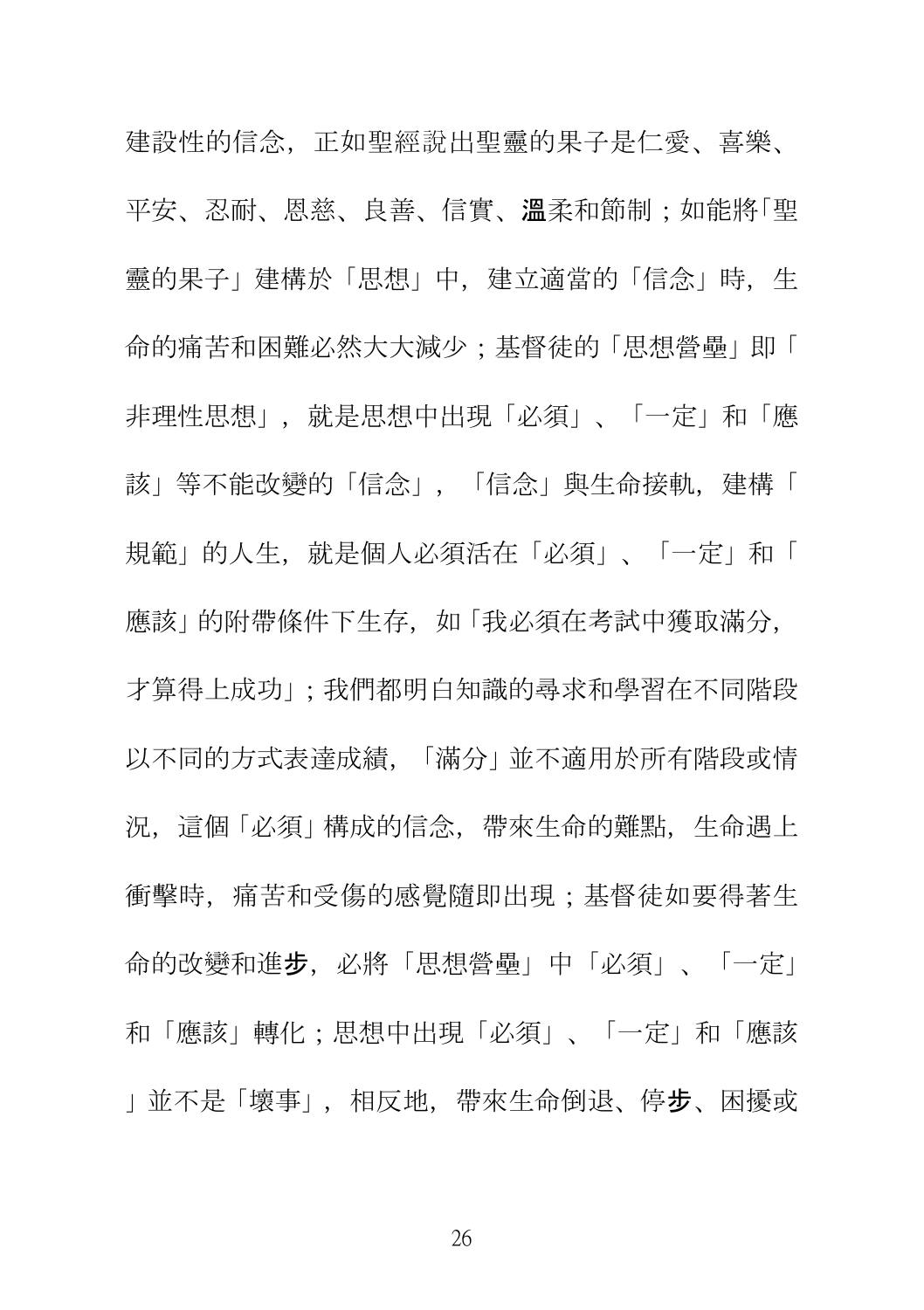傷害時, 就必須正視, 因為這是建構「思想營壘」的後果。 基督徒的著重「靈修」即靈性的培育,他們藉著「讀聖經」 豐富個人與神的關係;他們「讀聖經」時,聖經的教導讓他 們與生活接軌,即「聖經」教導的「思想」可以替代個人原 有的「思想營壘」,建構出「更新的思想」,建立美好和具 建設性的「信念」,「信念」應用於生活中,締造美好的生 活模式;理情行為治療中的以「理性思想」代替「非理性思 想」的技術,另一方面,「真理思想」代替「思想營壘」, 即「非理性思想」或「思想營壘」被取代後,生命才能得到 安舒和發展。

# **3.** 理情行為治療的 **ABC** 治療模式與思想營壘」替代模式



理情行為治療的 ABC 治療模式與思想營壘」替代模式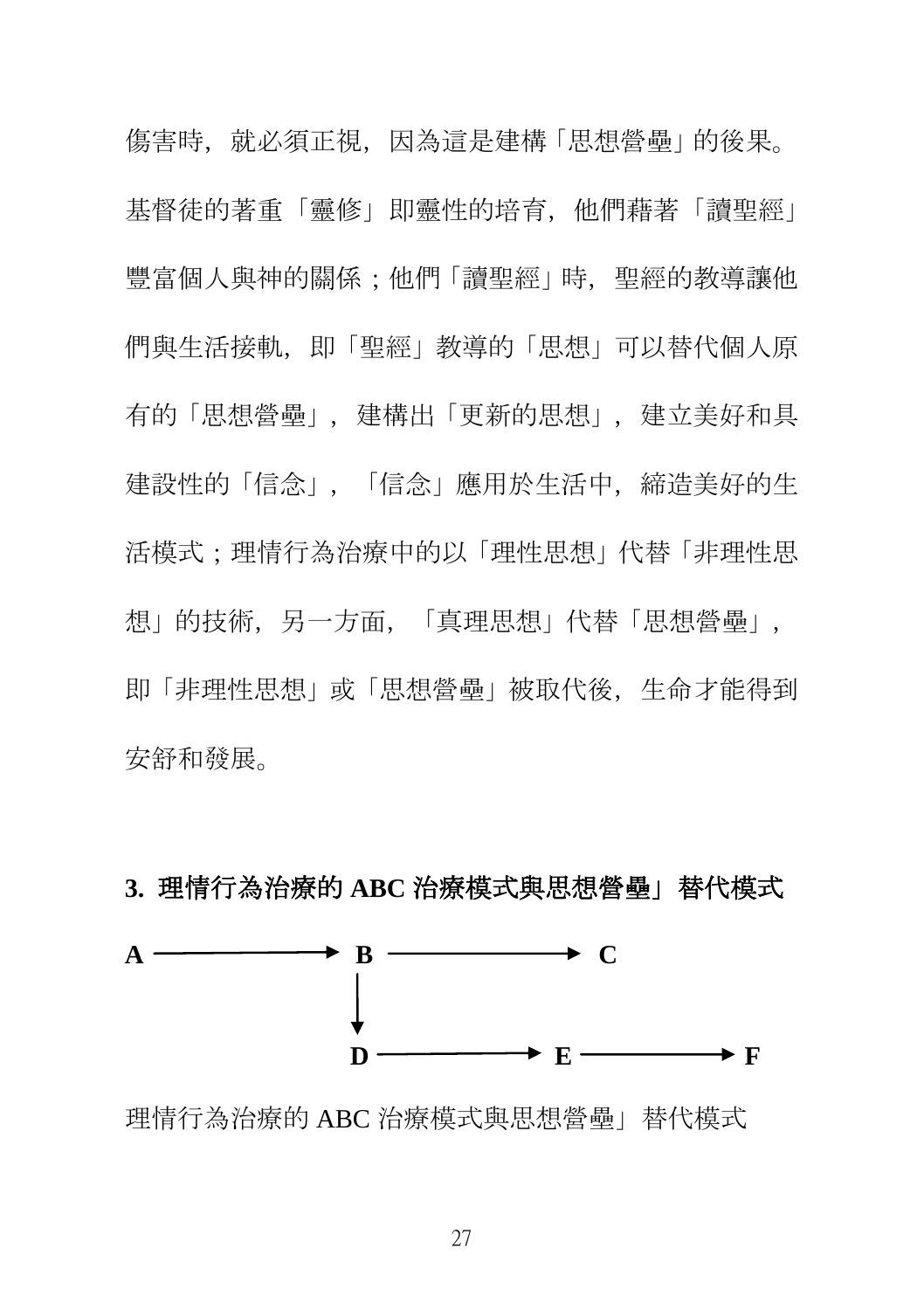#### A (事件):事件的主因

#### B (想法):個人信念 (思想營壘)

- C (後果):由信念引發的情緒行為 (由抓緊引發的情緒行)
- D (勸導):合理引導 (按聖經而行)
- E (治療處理):諮商過程 (明白真理)
- F (新感覺):諮商後的新感覺 (生命更新)

#### **III.** 「思想營壘」替代模式應用

#### **1.** 認清個人「思想營壘」

藉著了解、關懷、並指出非理性思想,提出事件的困 擾由思想引發,並為當事人建立家庭作業模式。當事人的 生活模式與教會負責人發生衝突,當事人要離開「不分青紅 皂白」的教會。當事人認為自由性愛是現今社會風氣,而且

「未婚先性」是「試婚」的重要環節,大家要嘗試「契合」 才能決定將來婚姻的美滿與否,從上得知,當事人的「思想 營壘」就是不恰當的性行為模式;首先當事人需要清楚和明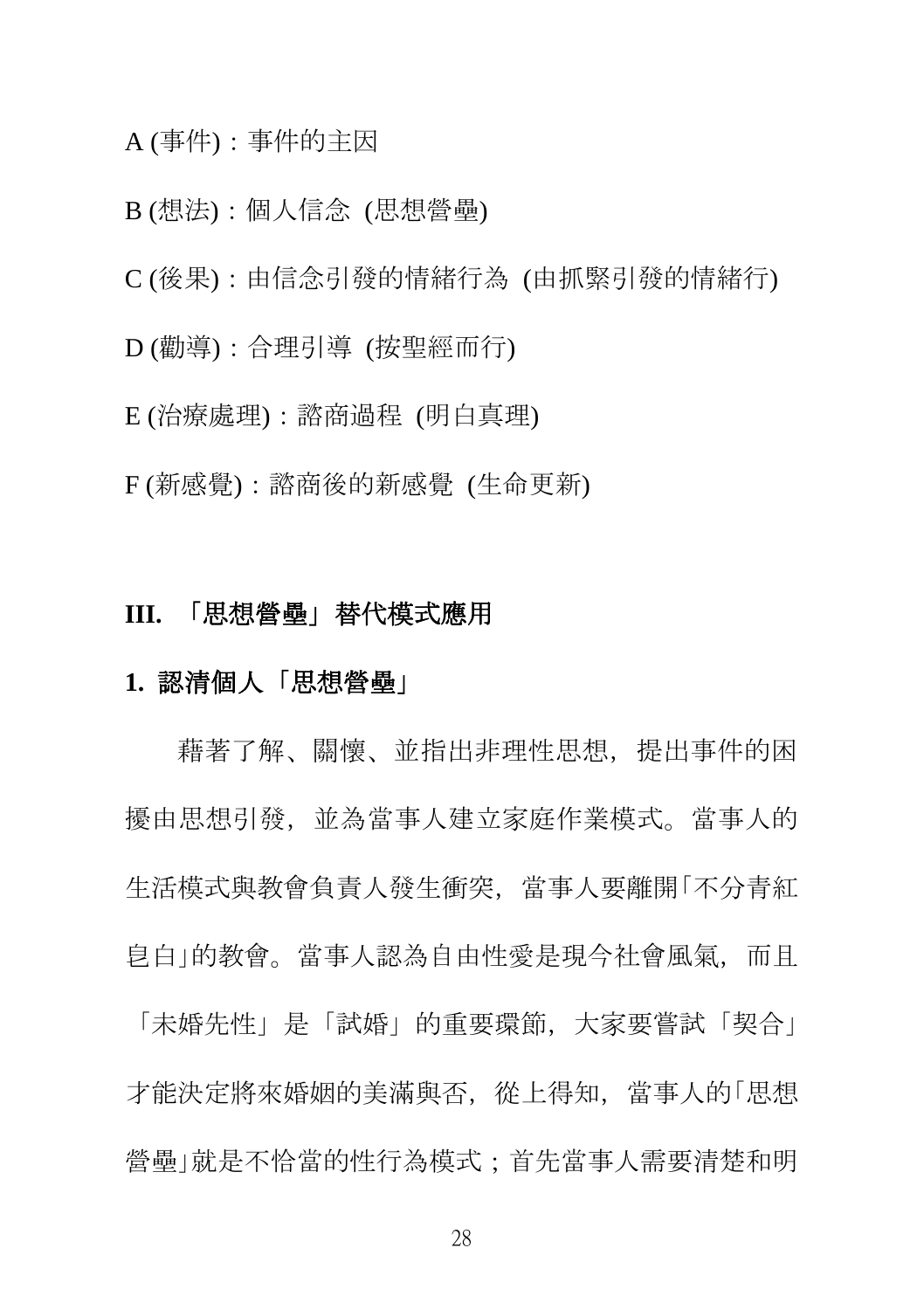白個人的現有性行為模式與教會造成衝突的原因,就是他 與所有女朋友皆有性關係,這種「信念」的背後的「思想」 支持者就是「性開放」,而當事人亦在不知不覺間續漸進入 「性沉溺」狀況:以「真理思想」 替代「性開放」的「思想

營壘」, 就是認識和清楚婚姻中性愛關係是處理「性需要」 的最好方法。

#### **2.** 「思想營壘」的替代

當事人明白個人「思想營壘」即「性開放」引申的結果 ,就是與認識的女孩子發生性關係,在與基督教信仰存在 極大差異情況,實在有改善的空間。透過「思想營壘」的替 代模式、當事人明白性與愛的優先次序;愛情的最終昇華 就是性生活;性生活應該於婚姻的規範下進行。亦即基督 徒反對婚前性行為,在聖經裡能有否找到「婚前性行為」這 五個字」,我們當然找不到;首先,這是現代漢語的書面語 ,如果從新舊約時代背景來闡述時,就要利用不同詞語替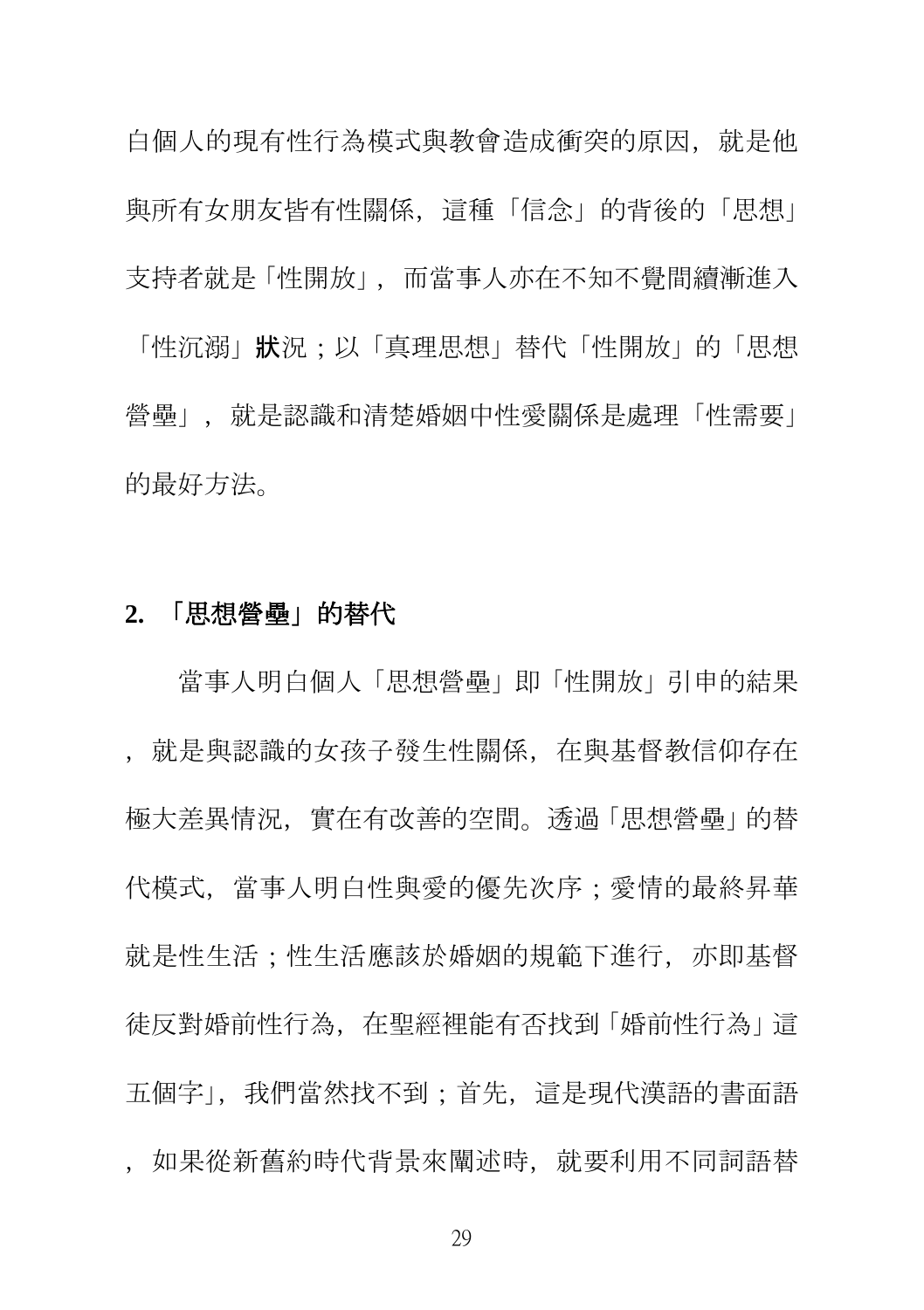代;聖經時代來表達的話,就是「姦淫」。「性革命」的出 現,不論電影、電視、廣告、一般雜誌上都出現性暗示的 訊息,尤對男女驅體的崇拜,可以說到達了將男女價值本 末倒置的地步;如果有性生活而未有婚姻生活,正正是鼓 勵了「自由性愛」,引發性沉溺,不能自控地享受「性樂趣 」,由失控至接損壞婚姻制度,甚至引發各種性病。

聖經裡男與女是不同的,先有男,後有女;創世紀 12 :7『創世記記載神「造男造女」』。神看著一切是好的, 所以男和女的身體也是「好的」;詩 139:14 亦記載我們「 受造奇妙可畏」,然而主耶穌基督也是「道成肉身」;神創 造了不同的器官供人們使用,包括眼、耳、口、鼻及性器 官;情慾亦為神創造在人心內,情慾的衍生是為了繁殖後 代;所以性愛之事如能合法、合情、合理地進行,不但能 滿足兩人心生理需要,還可以讓夫妻之間得到莫大的歡悅 ;神在創世之時造亞當和夏娃時,兩人雖然衣不蔽體,卻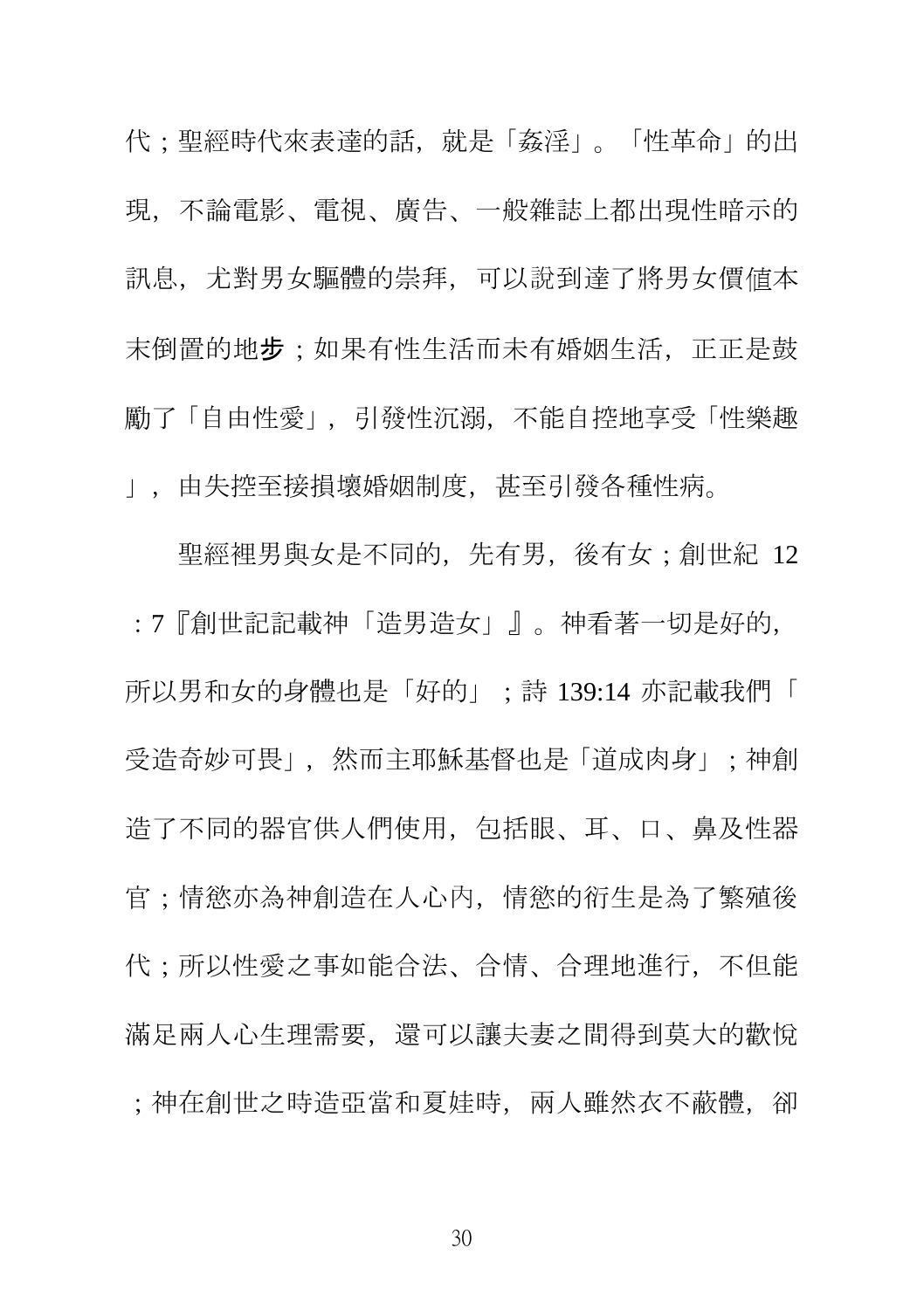沒有感到羞恥:創世紀 2:25「二人赤身露體並不羞恥」, 可見性愛或行房並不是罪惡。

創世紀 4:1「那人和他妻子同房, 夏娃就懷孕, 生了 該隱......。」;英譯本把「同房」譯作「Knew」,原來「同 房」不但涉及性活動,亦是存有更深層的意義,就是進深的 溝通和交流。舊約中雅歌對男女相戀的描述,可說是經典 之作,當中亦表達了性愛所引發的滿足和樂趣,雅歌 1:2

「願他用口與我親嘴,因你的愛情比酒更美。」聖經的婚姻 觀要素首先是「離開父母」:在眾人面前承認與配偶訂定終 身盟約;其次是「夫妻連合」, 彼此在一起;最後是「成為 一體」,身心靈的彼此連合。由此可見,性交不單是是滿足 生理的需要,亦是「全人連合」的途徑。 神讓人存有在性 飲, 讓夫妻共享閏房之樂。創世紀 1:28「要生養眾多」, 神創造男女相配的性器官, 讓夫妻產生下一代, 神利用這 奇妙設計, 讓嬰孩成為父母的個人合成品。可見性交是生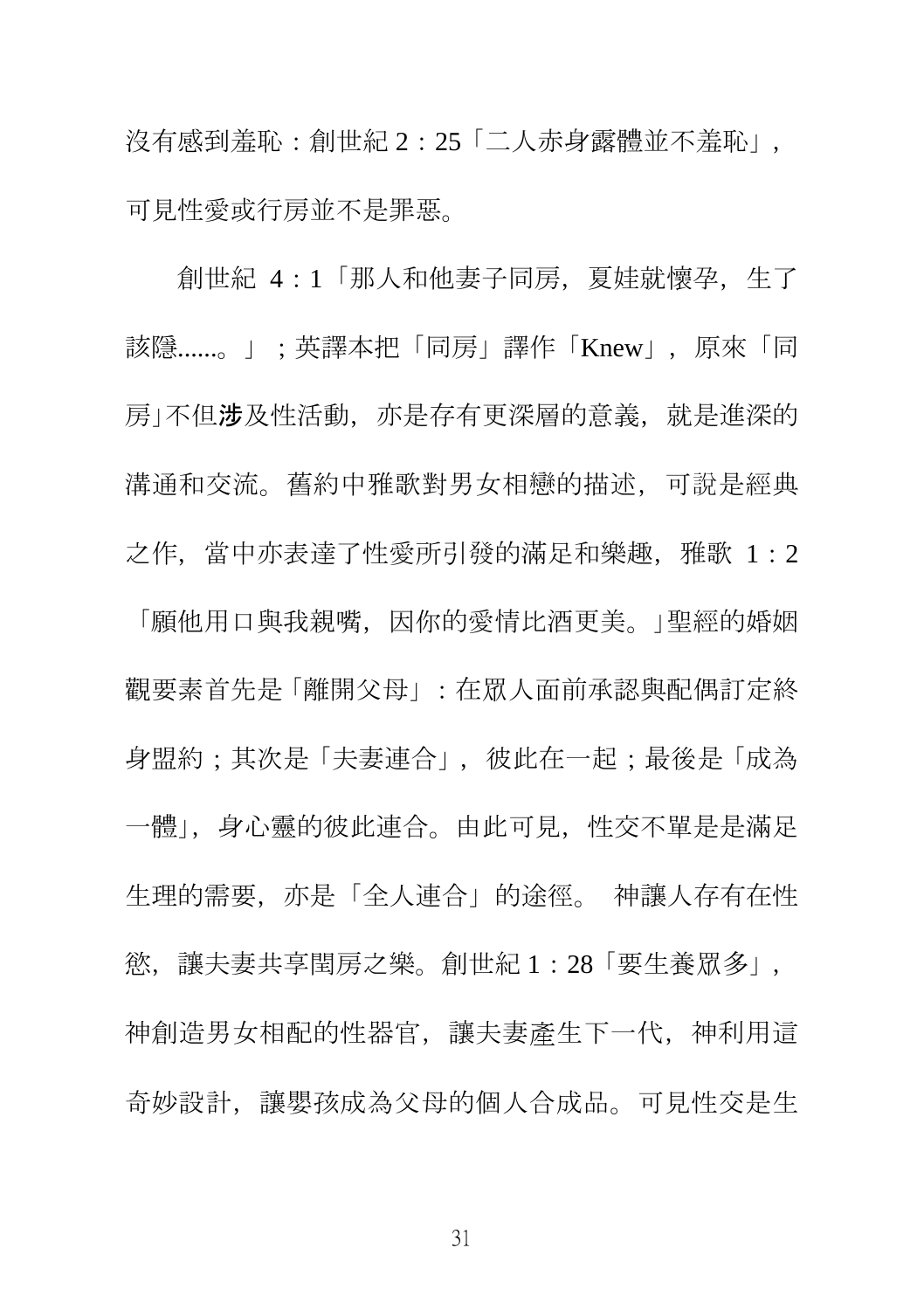命的連結,保羅在哥林多前書 6:18 吩咐哥林多信徒要「 逃避淫行」,「淫行」包括了一切婚姻以外的性交,亦包括 了婚前性行為。神不希望婚前性行為存在,「性」與「愛」 是不可分割,「性」與「委身」也同樣的不可分割,「委身 」就是指夫妻之間的終身承諾,男女雙方在眾人面前訂定終 生,而婚姻證書也是可讓公眾查核的文件。在神眼中,性 交是男女雙方的彼此奉獻。如果交合雙方沒有婚盟約束, 性愛的價值就蕩然無存。神為男女性愛設定的界線。婚外 性行為縱使可以帶來快樂,但人若超越神所設定的界線, 就必承受苦果。首先是累己:性關係一旦終止,男女雙方 都可能受傷害:昔日的性關係會成為日後婚姻的陰影, 因 配偶得著的不是對方的個人經驗,易生嫉妒和苦毒;濫交 感染性病,其中愛滋病更是世紀絕症。耶穌所說的情慾控 制,乃由心開始;人生中難免受到情慾的試探,耶穌也不 能置身事外。心中出現歪念不是罪,如讓歪念存留心中就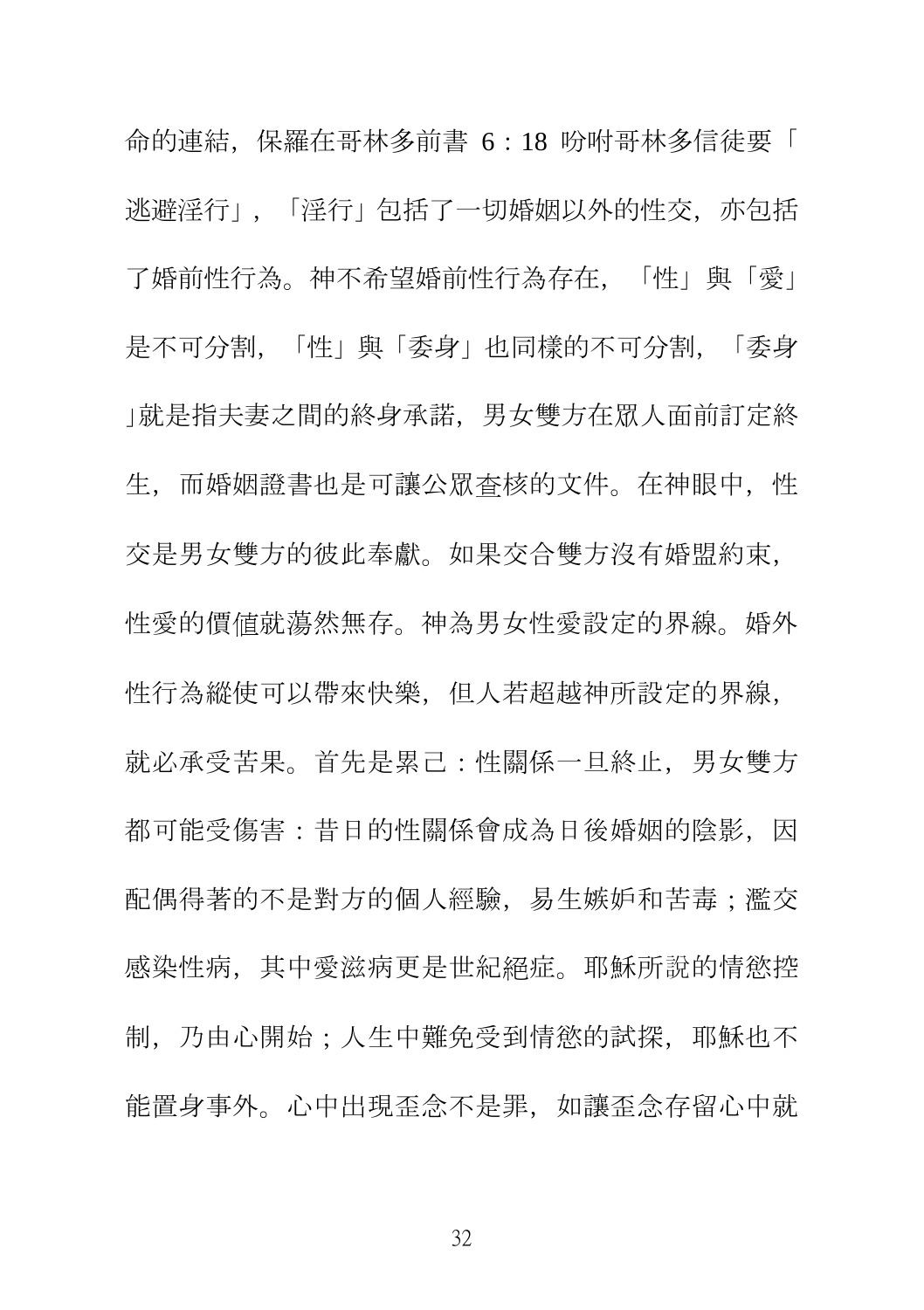是罪;放縱自己,就不能自拔;能攻克己心,就能抵擋試 探。抵擋試探的事如逆水行舟,不進則退,沒有安全區。 在情慾試探中獲勝,男女雙方需要彼此守望、互相支持, 避免陷入情慾試探中。如果雙方的情路能開花結果, 走上 婚姻的道路,就因著婚前節制,彼此更能珍惜對方及建立 互信。我們要保守自己,免得陷進「犯罪、內疚、自責、再 犯罪」的惡性循環。律法定我們的罪,羅馬書 8:1-4「唯 有聖靈可以釋放我們」;聖靈在我們心中,給予我們能力勝 過情慾轄制。「婚前性行為」絕對是「思想營壘」,基督徒 必須要尊重神所立的婚姻,任何在婚約之外的性行為都叫 床污穢。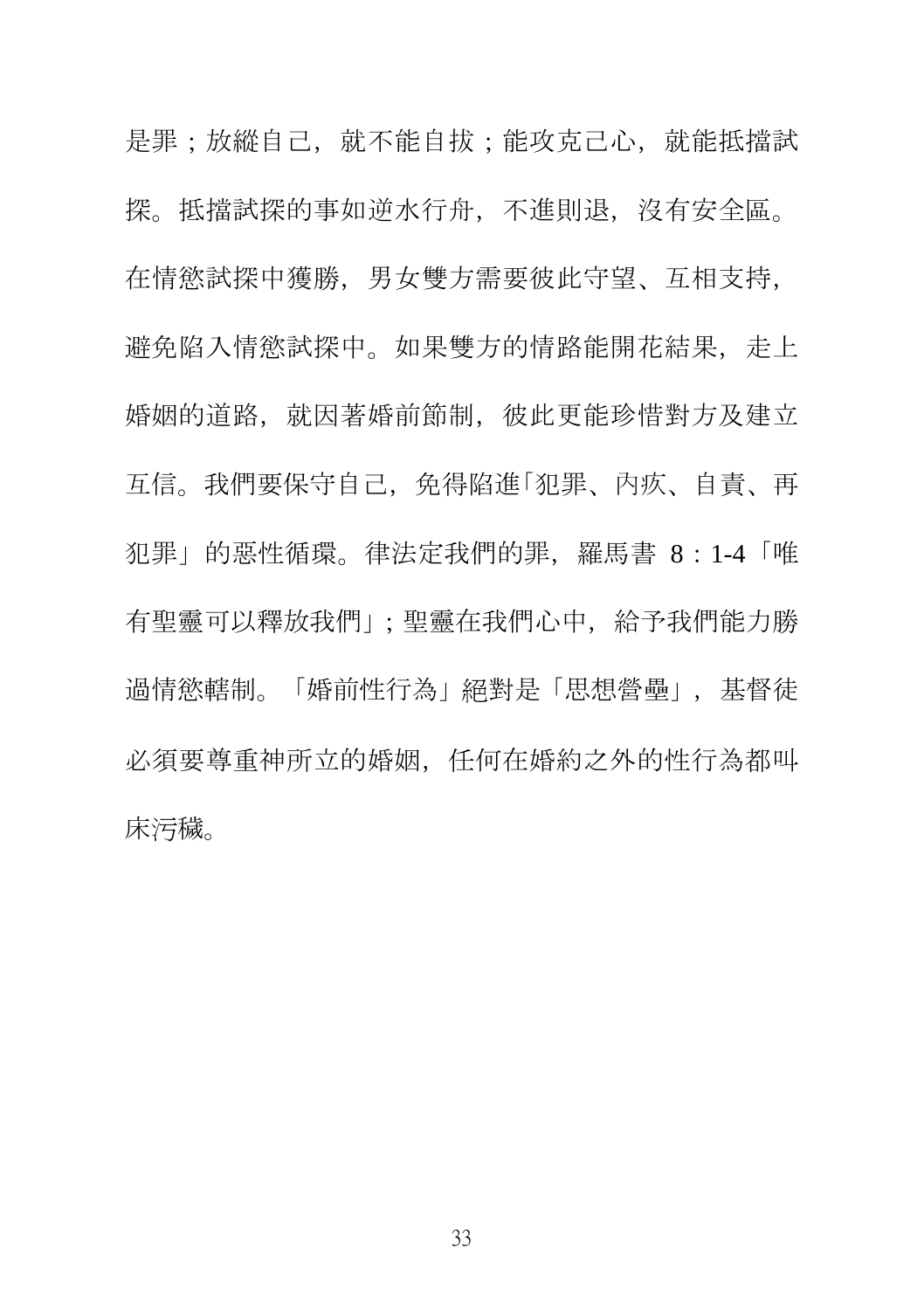#### **3.** 評論

我們的關注「性」的需要,乃在乎倫理,而非生理。新 天新地沒有嫁娶,性愛已不存在。社會將「性愛」偶像化, 甚至神化,讓人膜拜其腳下。人生追尋享樂主義、自由性 愛、又或物質主義,都是因為人世間的空虛與失望;當人 能認識真神,將生命擺上,不少事情都能迎刃而解,得到 人生的福樂;在現今社會,各類不同媒體對婚前發生性關 係想法和做法都流於失實的處理,多以理所當然、愛情就 是一切,又或最重要是預防操施,婚前發生性關係不是什 麼大不了的事,這一切對現今社會人士帶來不同程度的衝 擊。幾乎所有的電影、電視、小說、漫畫裡,男女主角只 要彼此傾慕,就可以「上床」;媒體的糖衣毒藥,將「性愛 」美化,將「性愛」合理化,將「性愛」民主化;作為基督 徒絕對反對婚前性行為,我們立場堅定,如何處理延引問 題, 就必須妥善處理;如何叫人活出真理、如何叫人歸正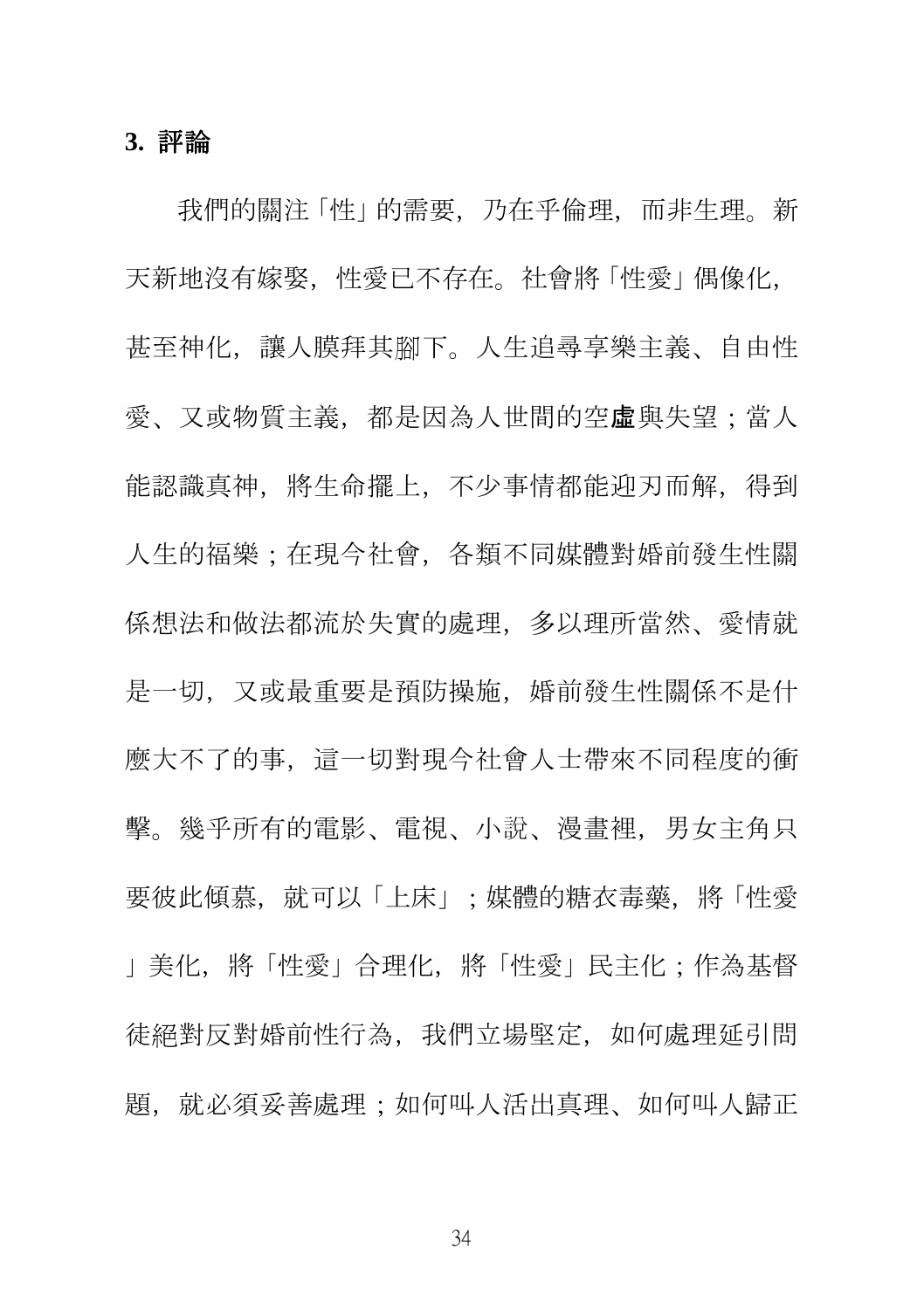、如何叫人生命改變,這都是處理生命的藝術。對「思想營 壘」抱著糾正而非審判,對「思想營壘」抱著了解而非縱容 ,對「思想營壘」抱著建立而非拆毀。基督徒生活的方向是 活在當下與未來,並不是過去;成聖的路上必須努力,努 力進到完全;「思想營壘」應努力面對,尋求替代,榮神益 人;我們要保守自己的心,勝過保守一切,因為一生果效 由心發出;在成聖的路途中沒有人生的遺憾,這是一場美 好的勝仗;如在成聖的路涂中人生有一點遺憾, 就這場仗 ,雖不精彩,但還可以;但在成聖的路途中人生充滿遺憾 ,這是一場敗仗;我們必須成為最終勝利者。

# 三、總結

教會發生衝突事件時,雙方也受到傷害。對於教會 不同部門政策取向,不同信徒有不同意見,大家都是建基 於教會的進步和成長;衝突有時難以避免, 但彼此信念必 須相同,「和好」是必須的,亦是終點;教會因福音的大能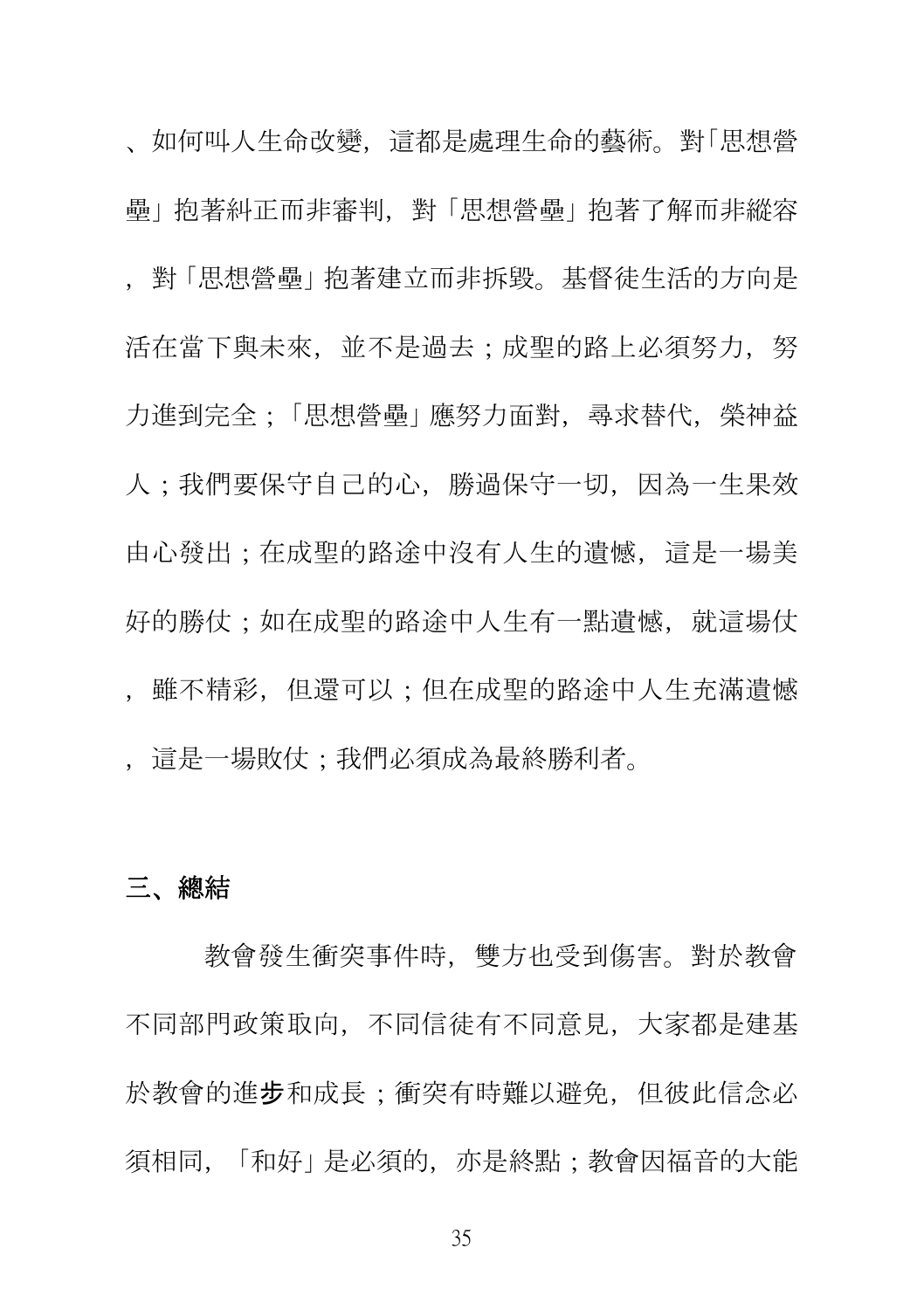而產生,而福音是建立人與神和好基礎,必須導致人與人 和好:當以「衝突」作起步點時,必須以「和好」作為終點 處, 與社會心理學減退「侵犯行為」有著不同取向;因著這 是生命成長的過程,讓生命更趨成熟。

 和好對基督徒來說,是絕對的,必須的,無可選擇的 。<sup>27</sup> 教會人士在處理「衝突」事件中,不自覺地先入為主 ,對「衝突」未有足夠清晰度;彼此需要學習聆聽和接納, 即用心聆聽對方每句話,免得事件被錯誤解讀;原來事件 的闡釋是可識別問題, 再作進一步妥善處理: 28 衝突的發 生,亦因著對話時間不足,欠缺了解,產生極大誤會;基 督徒本身存在著不同的「思想營壘」, 每個人的彼此了解實 在有限,由於了解不足,以致容易產生不信任和誤會,導

<sup>27</sup>邱清萍、游宏湘合著。《教會衝突的處理和重建》。(美國:美國中信出版社,2002) , 頁 197。

<sup>28</sup> Chirs FREEMAN & Sandra Koop HARDER 著。黃成榮、李文輝、曾淑儀譯。《平息風 暴:復和調解的理念及實務》。(香港:突破出版社,2004) ,頁 138。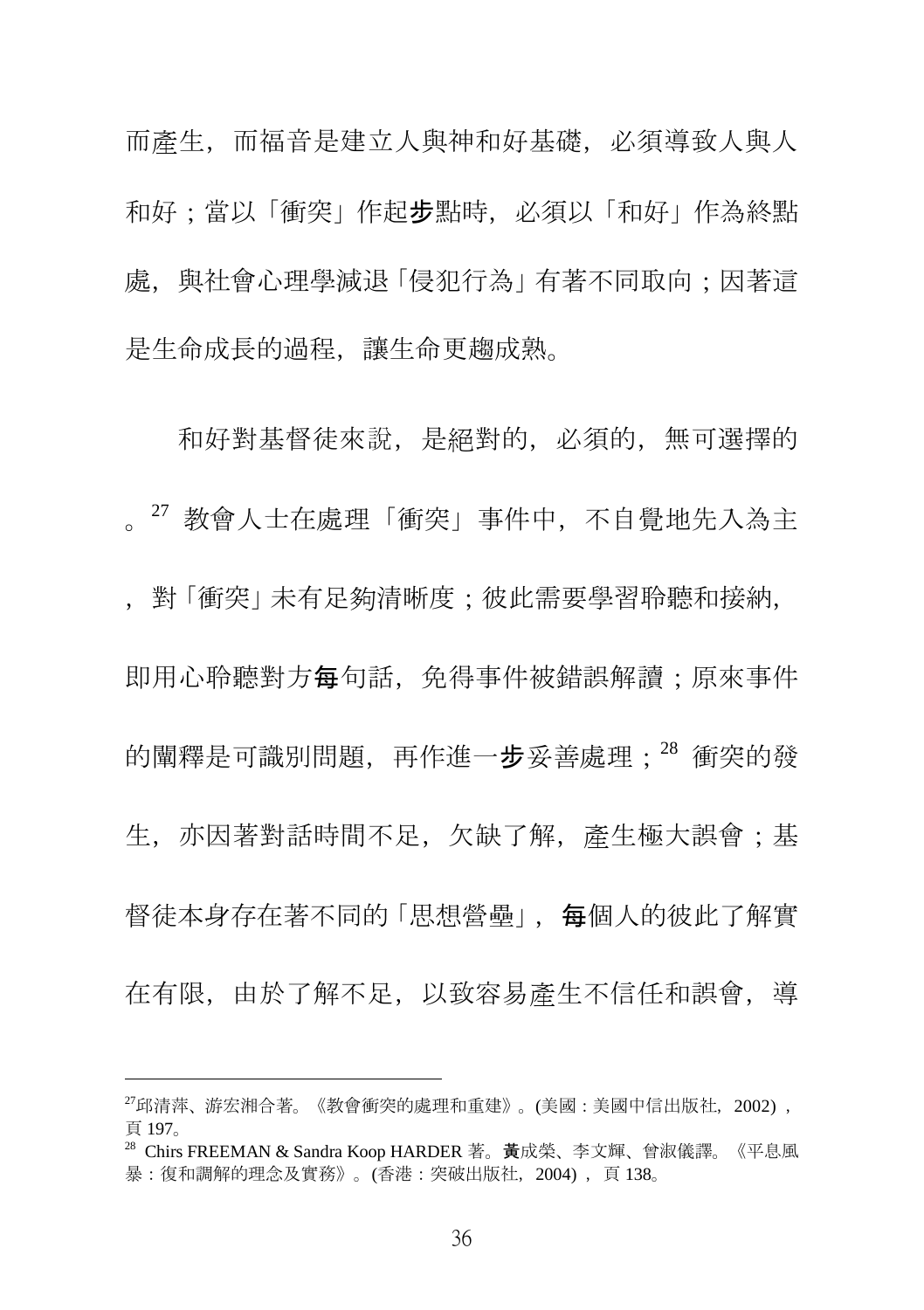致情緒出現,不歡而散;若能彼此了解,定能從不同角度 觀察事情,結果可能不同.  $^{29}$ 

生命的自我反思過程並不能完美,生命中總有著「思想 營壘」的出現,因著耶穌,給與人不同的空間,創設「和好 |的機會;和好的過程包括化解前嫌與和談交好,亦可以是 添溫自我省察,接受聖靈的光照與責備;30「教會小組或團 契」交往和溝通必須以真誠和友善的態度,不加以專家式的 判斷和批評,學習彼此「順服」;我們必須尊重人,也要尊 重人的決定;<sup>31</sup>生命能明白彼此仍在「罪性」捆綁中, 就能 放下身段, 重新建立和好關系; 有時我們願意向神認罪,

 $\overline{a}$ 

<sup>29</sup> Chirs FREEMAN & Sandra Koop HARDER 著。黃成榮、李文輝、曾淑儀譯。《平息風 暴:復和調解的理念及實務》。(香港:突破出版社, 2004), 頁 142。

<sup>30</sup> 邱清萍、游宏湘合著。《教會衝突的處理和重建》。(美國:美國中信出版社,2002) , 頁 213。

<sup>31</sup> 邱清萍、游宏湘合著。《教會衝突的處理和重建》。(美國:美國中信出版社,2002) , 頁 102。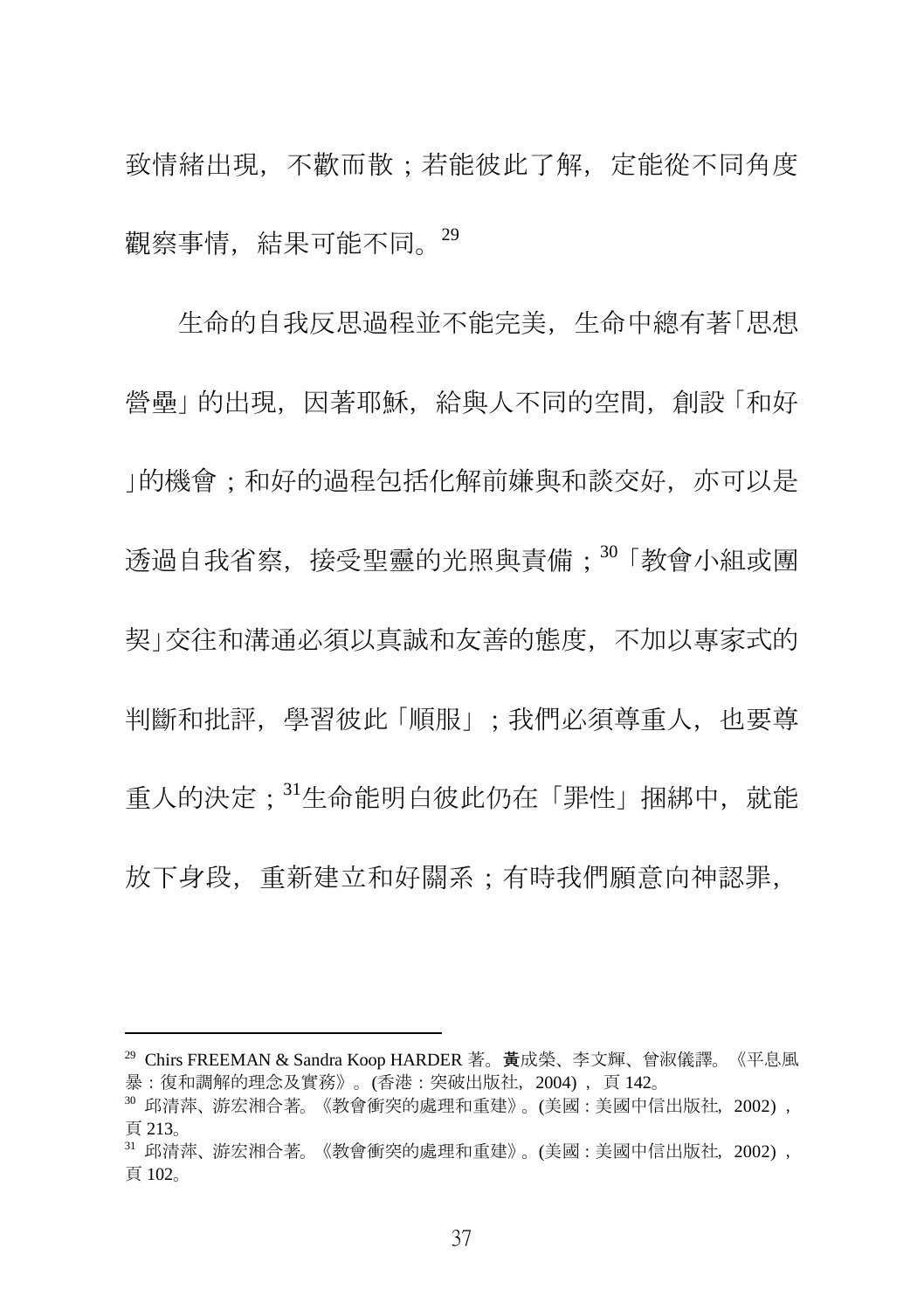卻不願意向人;<sup>32</sup> 彼此「知罪」時,就能得到「救恩」饒 恕的果效,走到「和好」的地步。

「教會小組或團契」交往和溝通模式在不知不覺間影響 著每一位組員。「認知社會學習理論」強調社會學習和模仿 ,認為個體的習得行為,不一定事事都要經過親身的直接 經驗才能學會。個體大多數行為是通過模仿的社會學習過 程形成, 诱渦觀察學習的四個歷程:注意、保留、模仿、 動作,習得「身邊人」的行為:當身邊人如何面對和處理「 衝突」,不其然影響了彼此態度取向,原來組員生命的楷模 在不知不覺間感動別人跟隨;真誠和接納的「教會小組或團 契」,學習以「真理思想」替代「思想營壘」,必能為教會 的「弟兄姊妹」邁向和走進「和好」路向。

「衝突」的預防工作是要培養抗衡任何「挑釁」的力量 ,先由個人開始,建立在於良好的人際關係,良好的人際

<sup>32</sup> 邱清萍、游宏湘合著。《教會衝突的處理和重建》。(美國:美國中信出版社,2002) , 頁 215。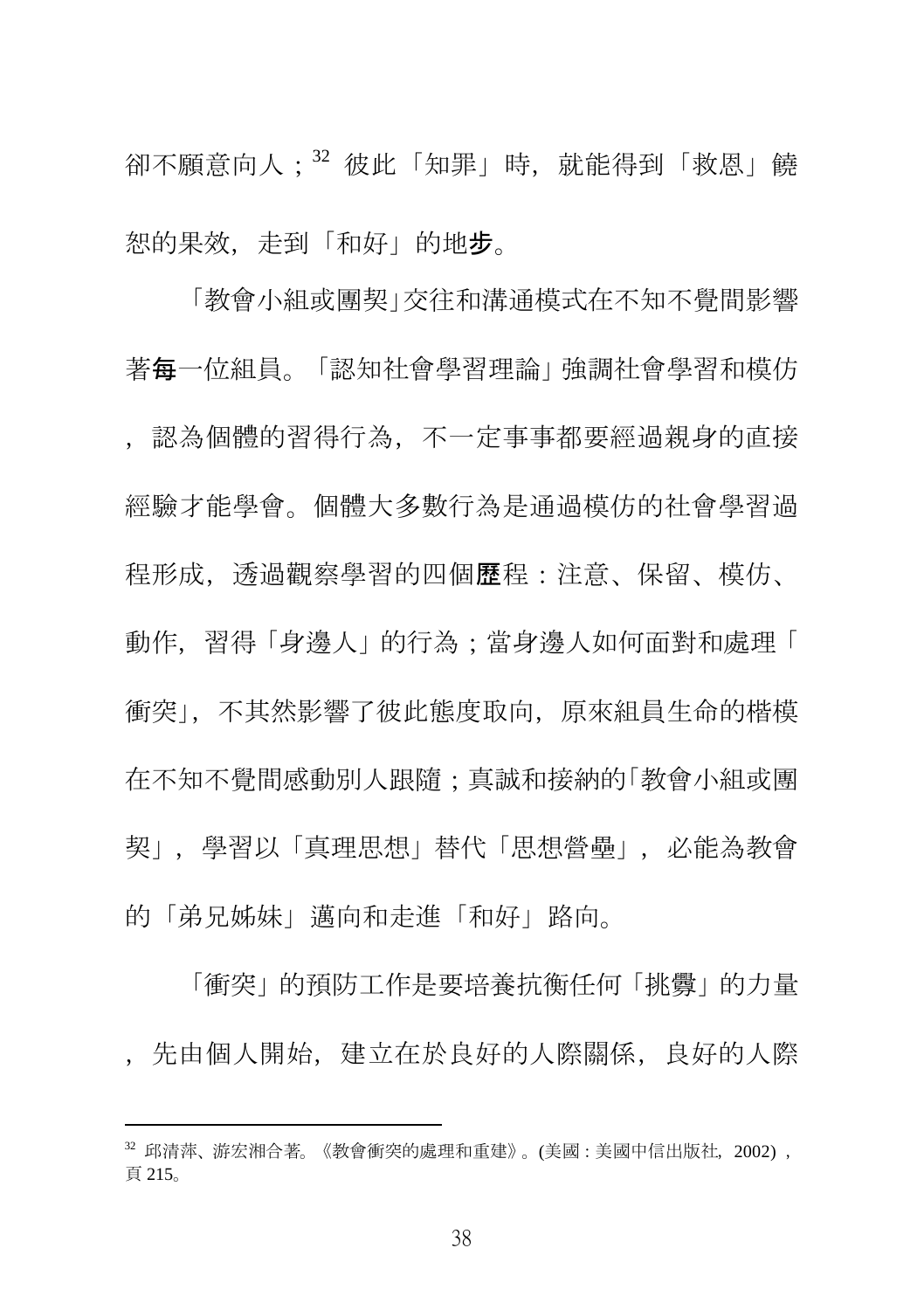關係有賴正確技巧溝通的建立。「衝突」可能是個體環境和 環境互動的結果,信徒必須共建「和好」團體,在良好的團 體氣氛下, 可以有效的學習和健康的成長;教會可以舉辦 不同的活動、讓信徒學習正確行為或知識、從而改變個人 的處事方法, 避免日後「衝突」的出現; 在「預防勝於治療 」方面,教會在預防「衝突」工作上,亦有著重要的使命;

「衝突」的成因,實在有著多種複習的因素,預防「衝突」 的兩大要素是恰當的心態調整和確切的處理路徑;面對教 會的工作,最重要是讓教會得到最大的利益,讓神得榮耀 ;以「愛」遮掩生命中的「不完善」,當「不完善」得到修 建的機會,教會就更能發出光和熱。

最後,基督徒極需要放下身上的某些包袱,包袱纏身 時,基督徒的生命便不能發揮作用,不但幫不了人,反而 有機會傷害他人,亦會傷害自己;教會對人價值的肯定是 從神而來,每個人存在也有其功效和價值;教會是一個罪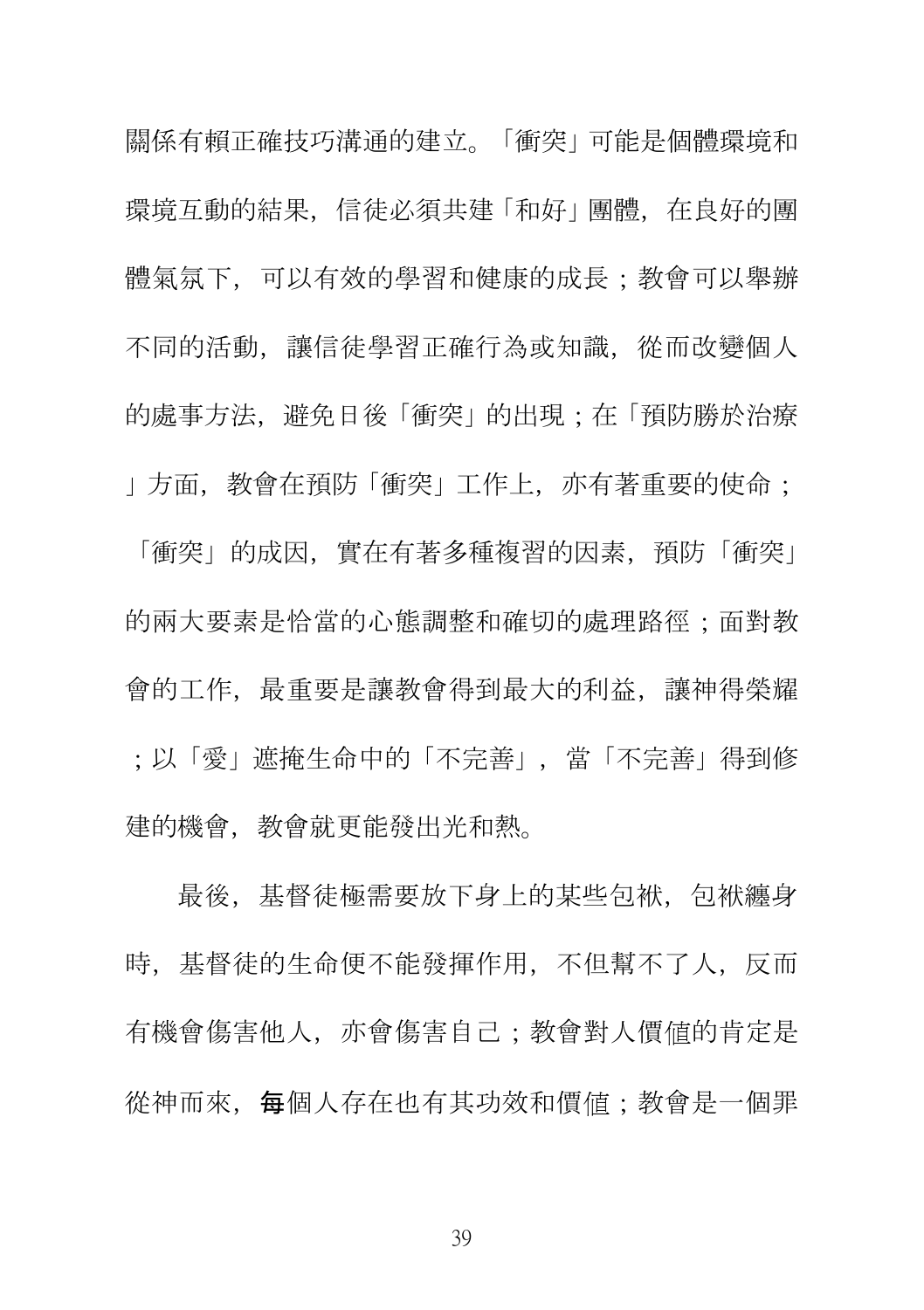人的群體,某程度上亦是失喪者的群體;因為上帝的力量 使人成為剛強;「衝突」其實也是「生命的難關」,對付「 衝突」,除了「和好」外,我們需要相信「他力」的存在, 就是上帝的大能,因為聖靈在我們心裡作工, 祂能加力量 給我們,讓我們勝過「衝突」;神的生命取締「思想營壘」 的生命,恩典替代生命遇上困難時,真光照在生命,光能 夠將黑暗驅逐,生命全然被光照亮;被光照亮的生命,能 夠得著自主的能力。

完

# 11504 字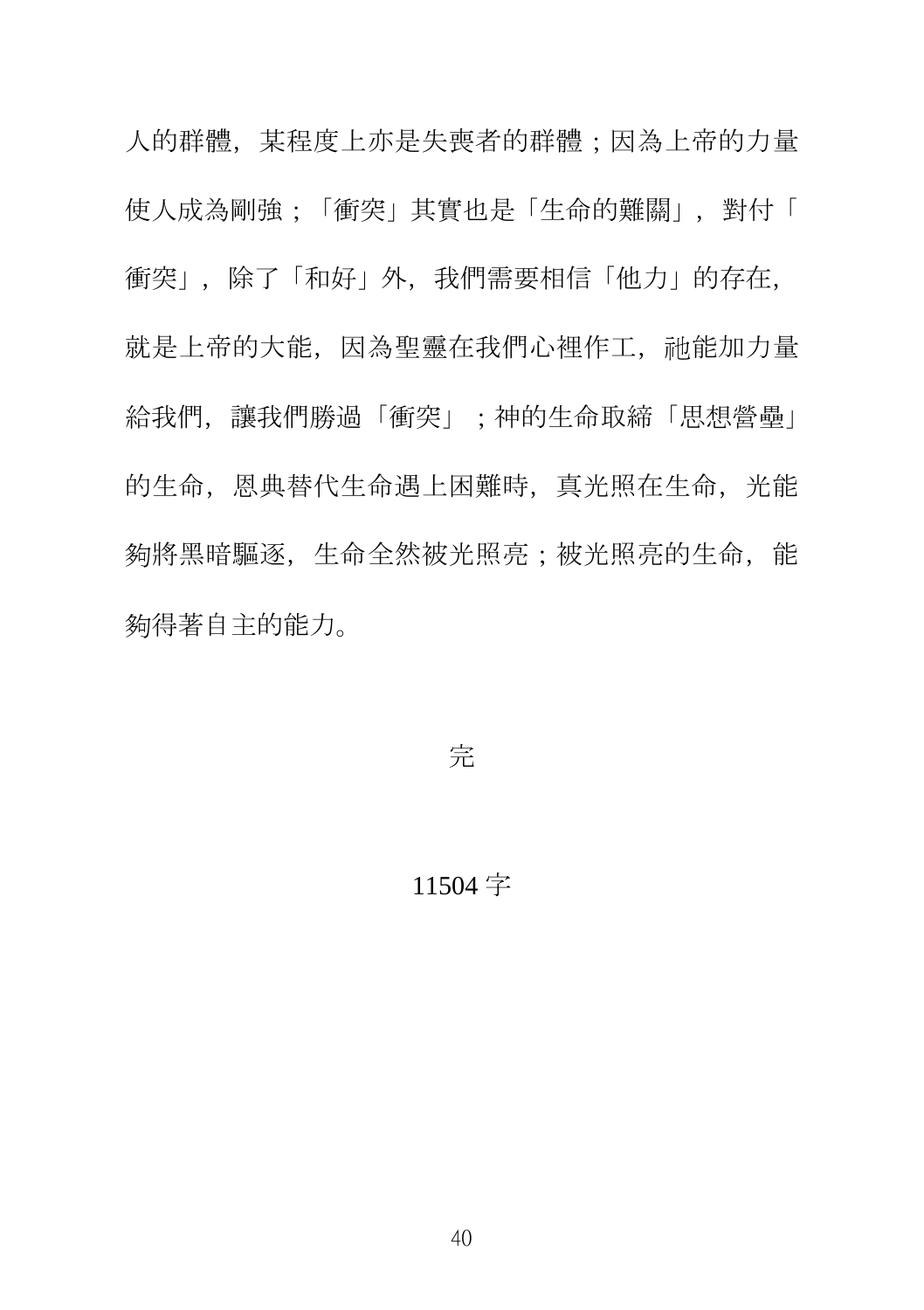#### 參考書目

陳玉麟。《教牧心靈健康的危機與建立—教牧的沉溺問題》 。第六屆牧養研討會:2012。

侯玉波著。《社會心理學》。台北:五南圖書出版股份有限 公司,2003。

朱啟臻、張春明主編。《社會心理學原則及其應用》。中國

:中國社會出版社,2000。

邱清萍、游宏湘合著。《教會衝突的處理和重建》。美國: 美國中信出版社,2002。

邱清萍編著。《教會衝突的處理和重建:成人主日學/小組

研討材料》。美國:美國中信書室,2005。

康納德 C. 帕爾默 Donald C. Palmer 著。何敏璇、石彩燕

譯。《創意處理衝突》。香港:基道出版社有限公司, 2001。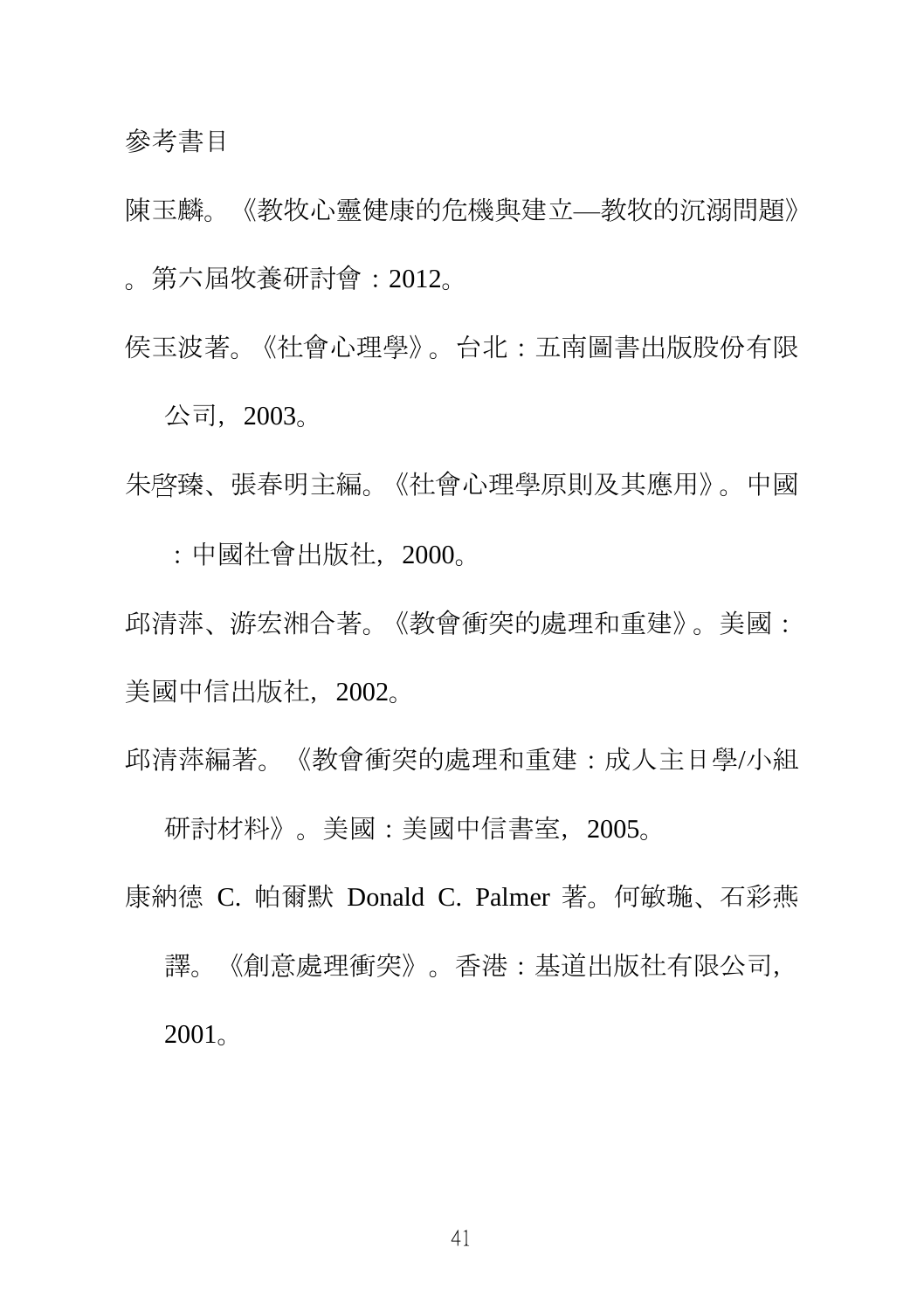曾文星。〈第十章:各種治療模式與機理的運用〉。《青少 年心理》。香港:中文大學出版,2001。

王煥琛,柯華威。〈第一章:緒論〉。《青少年心理學》。

臺北市:心理出版社,1999。

吳秀碧。〈第三章:兒童及青少年的團體諮商〉。《團體諮 商實務》。高雄市:

#### 高雄復文出版社,1994。

吳宗立 。〈團體能力的應用〉。《學校教育的教學與輔導 策略》。高雄市:高雄復文出版社,1990。

葉劍青。〈成長的六大任務〉。《剖析少年心》。香港:明 窗出版社有限公司,2004。

游黎麗玲。〈第十章:輔諮理論的應用〉。《學生輔導》。 香港:香港心理學會

教育心理學部,1990。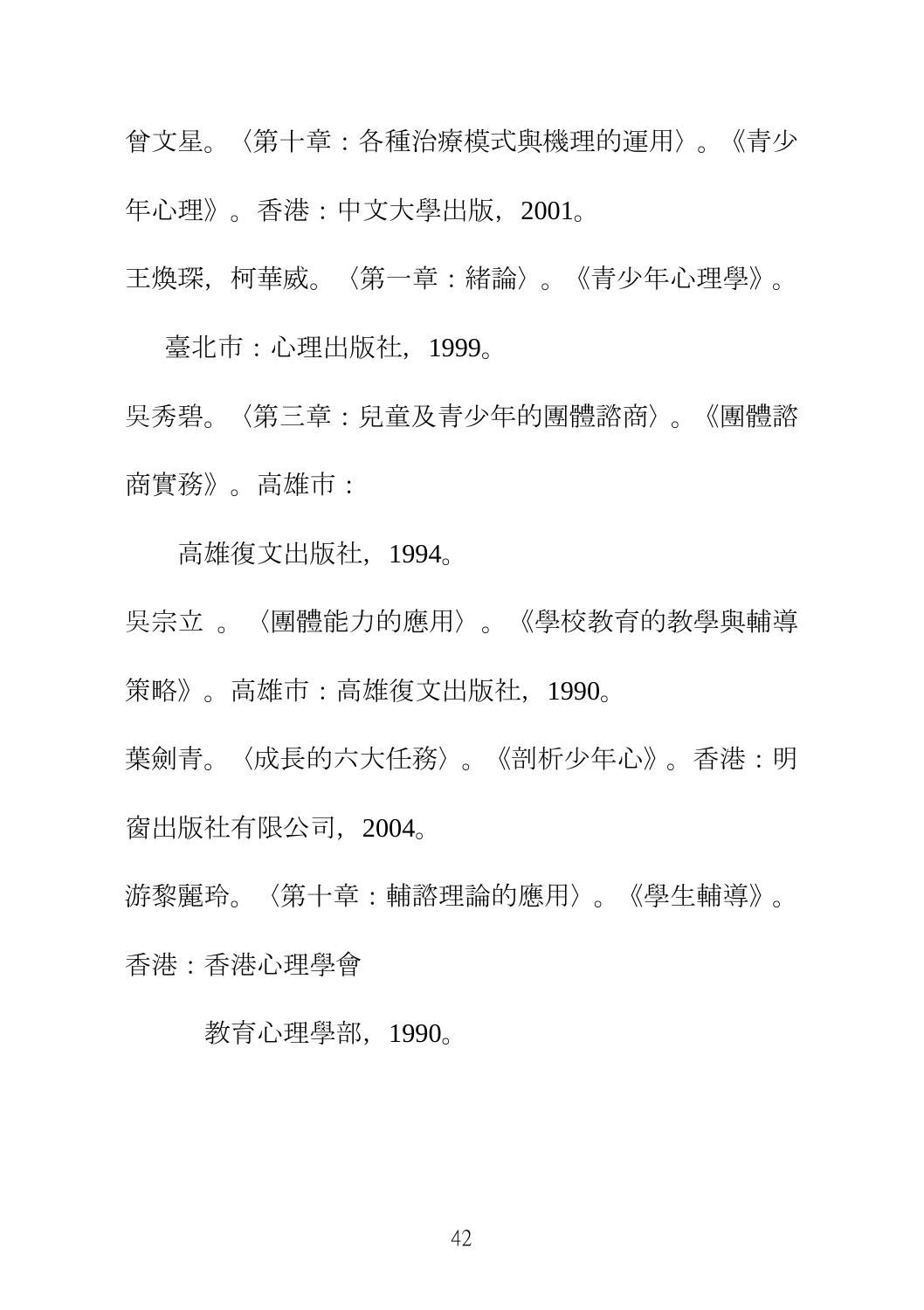林孟平著。〈第三章:小組輔導的目標〉。《小組輔導與心 理治療》。香港:

商務印書館有限公司,1993。

鄭照順著 (1999)。〈第八章 第一節 認知輔導法與生活壓 力〉。《青少年生活壓力與

輔導》。台北市:心理出版社股份有限公司, 259-269 頁。

林孟平著。〈第三章 第三節 理性情緒治療法〉。《輔導與 心理治療》。香港:商務印書館有限公司,1986。

101-110 頁。

杰拉爾德‧柯瑞。劉鐸、張玲、鄭佩英、張信勇、方豪譯。

〈第十章:以人為中心團體療法〉。《團體諮商的理論

與實踐》。上海:上海社會科學院出版社 ,2004。

Corey, Gerald. (2001). Cognitive Behavior Theory. Theory and Practice of Counseling and Psychotherapy, 6th Edition. Belmont: Wadsworth Publishing.294-339.